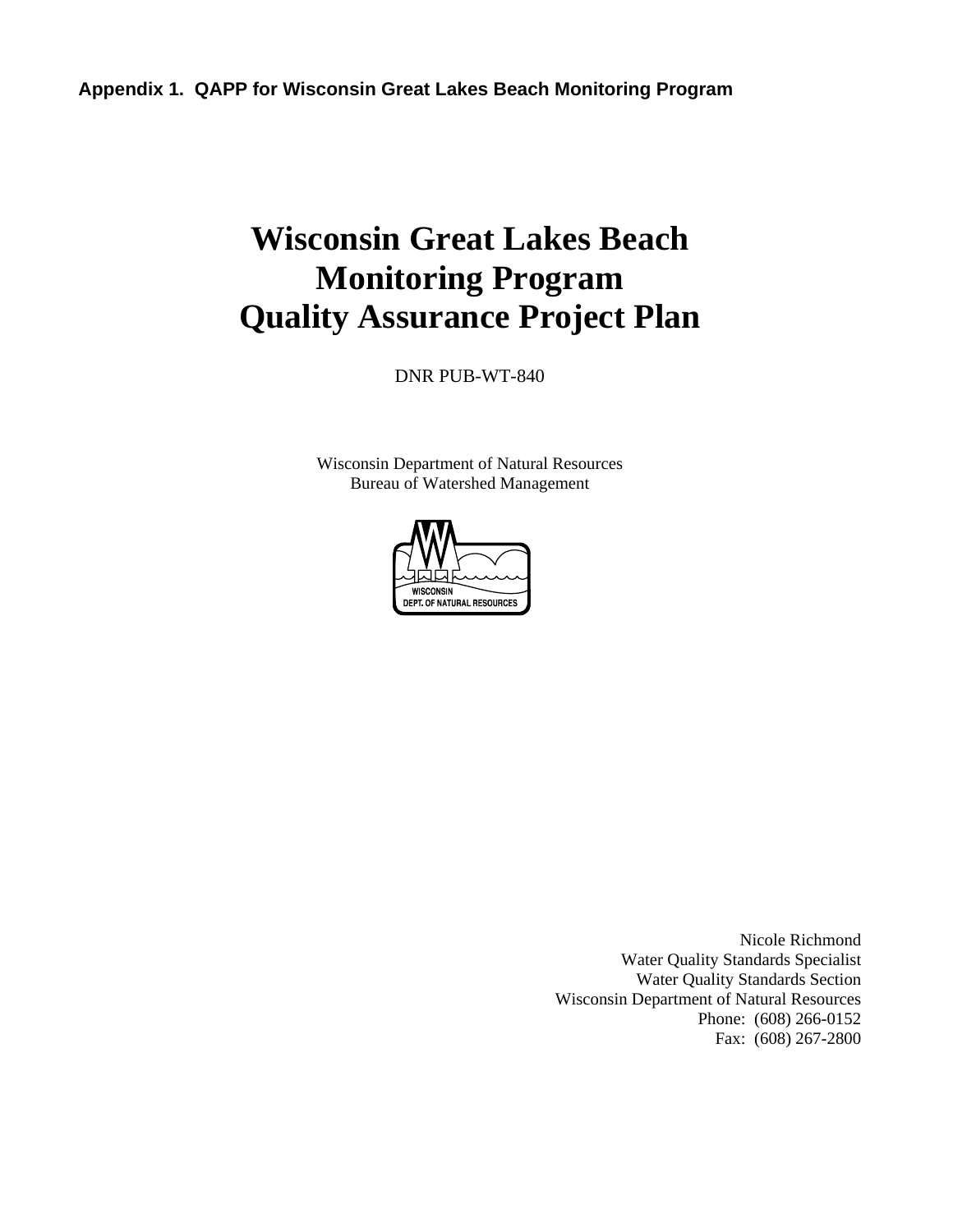# **Approval Sheet**

# **Wisconsin Department of Natural Resources**

Effective Period: 9/29/05 – 9/28/06

| <b>Bob Masnado, WDNR Water Quality Standards Section Chief</b> | Date |
|----------------------------------------------------------------|------|
| Toni Glymph, WDNR BEACH Program Manager                        | Date |
|                                                                |      |
| Nicole Richmond, WDNR BEACH Program Coordinator                | Date |
| Russ Rasmussen, Watershed Management Bureau Director           | Date |
| Todd Ambs, Water Division Administrator                        | Date |
| Holiday Wirick, USEPA Region 5 Technical Contact               | Date |
| Lula Spruill, USEPA Region 5 Project Officer                   | Date |
| Jo Lynn Traub, Director USEPA Region 5 Water Division          | Date |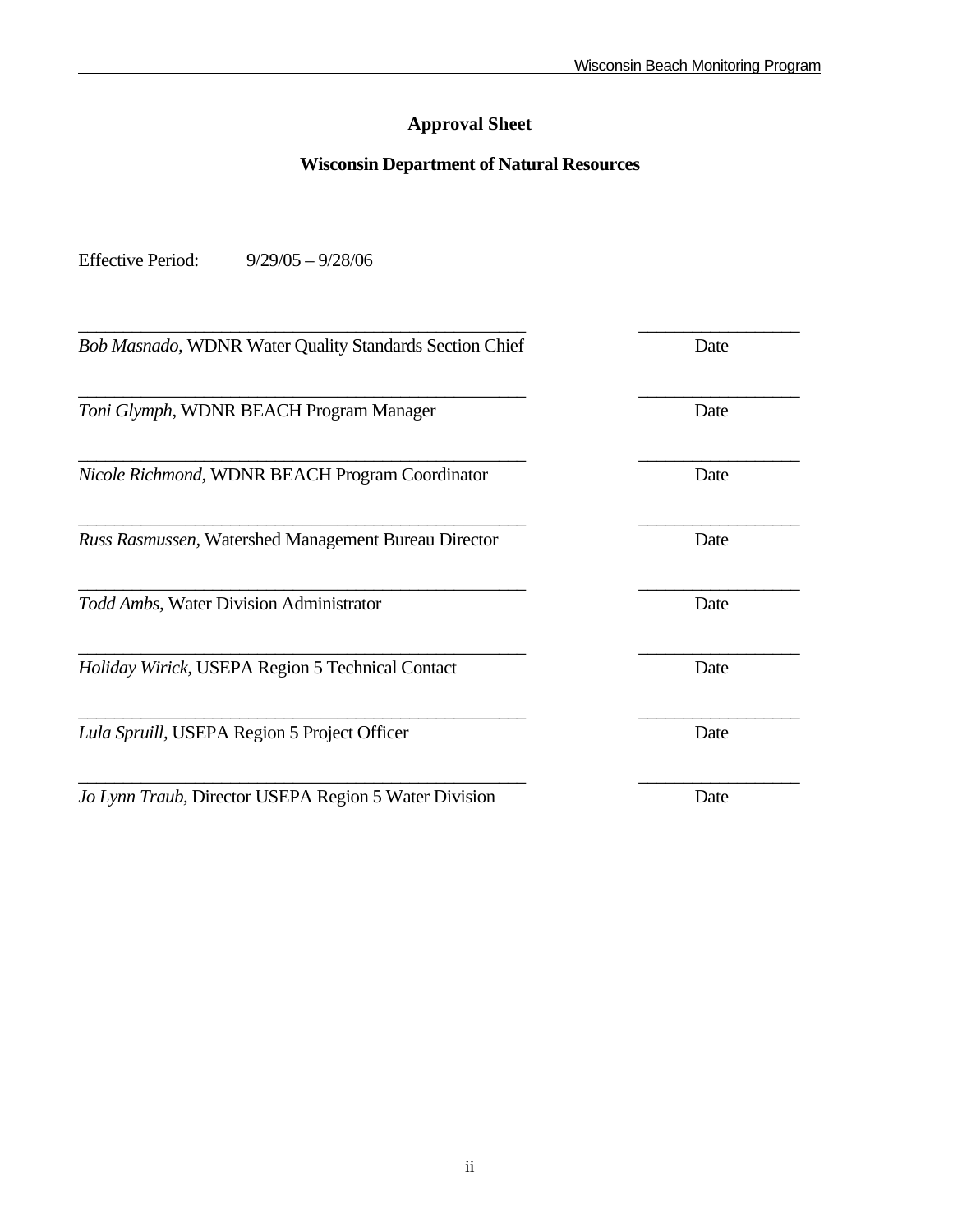# **TABLE OF CONTENTS**

#### Distribution List

| A.            |  |
|---------------|--|
| $\mathcal{L}$ |  |
| 2.            |  |
| 3.            |  |
| 4.            |  |
| 5.            |  |
| 6.            |  |
| 7.            |  |
| <b>B.</b>     |  |
| $1_{-}$       |  |
|               |  |
| 3.            |  |
|               |  |
|               |  |
| 6.            |  |
| C.            |  |
| 1.            |  |
| 2.            |  |
| 3.            |  |
| 4.            |  |
| .5.           |  |
| 6.            |  |
|               |  |
|               |  |

#### List of Tables

#### $\label{pro:appendices} A$

B - Beach User Survey 2002

C - Beach Survey 2005

D - Beach Advisory Notification

 $E$  - Sampling Protocol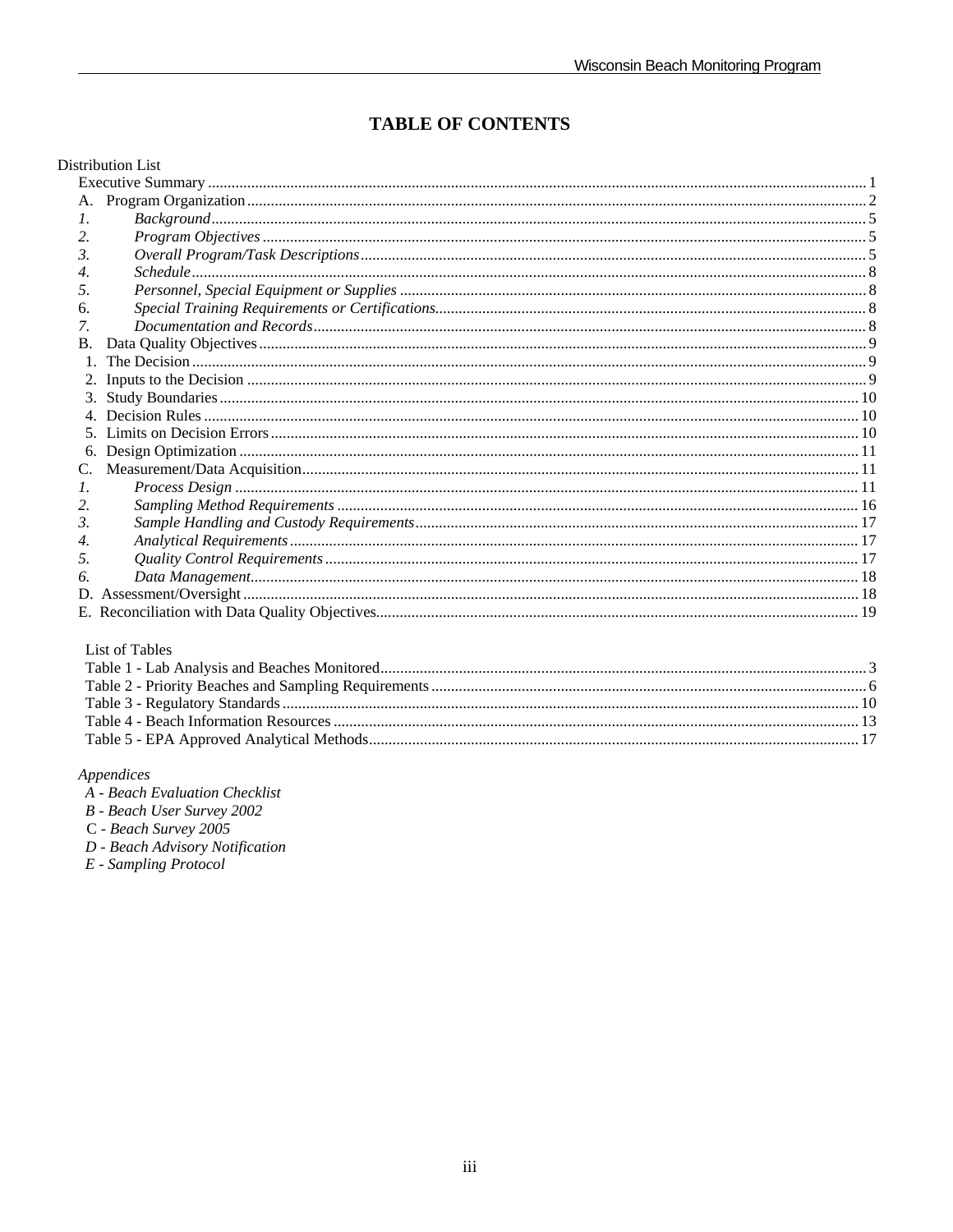## **DISTRIBUTION LIST**

Toni Glymph, BEACH Project Manager Nicole Richmond, BEACH Act Coordinator Bob Masnado, Water Quality Standards Section Chief Russ Rasmussen, Watershed Management Bureau Director Todd Ambs, Water Division Administrator Bill Morrissey, Bureau of Parks Director BEACH Act Workgroup Members Holiday Wirick, USEPA Region 5 Technical Contact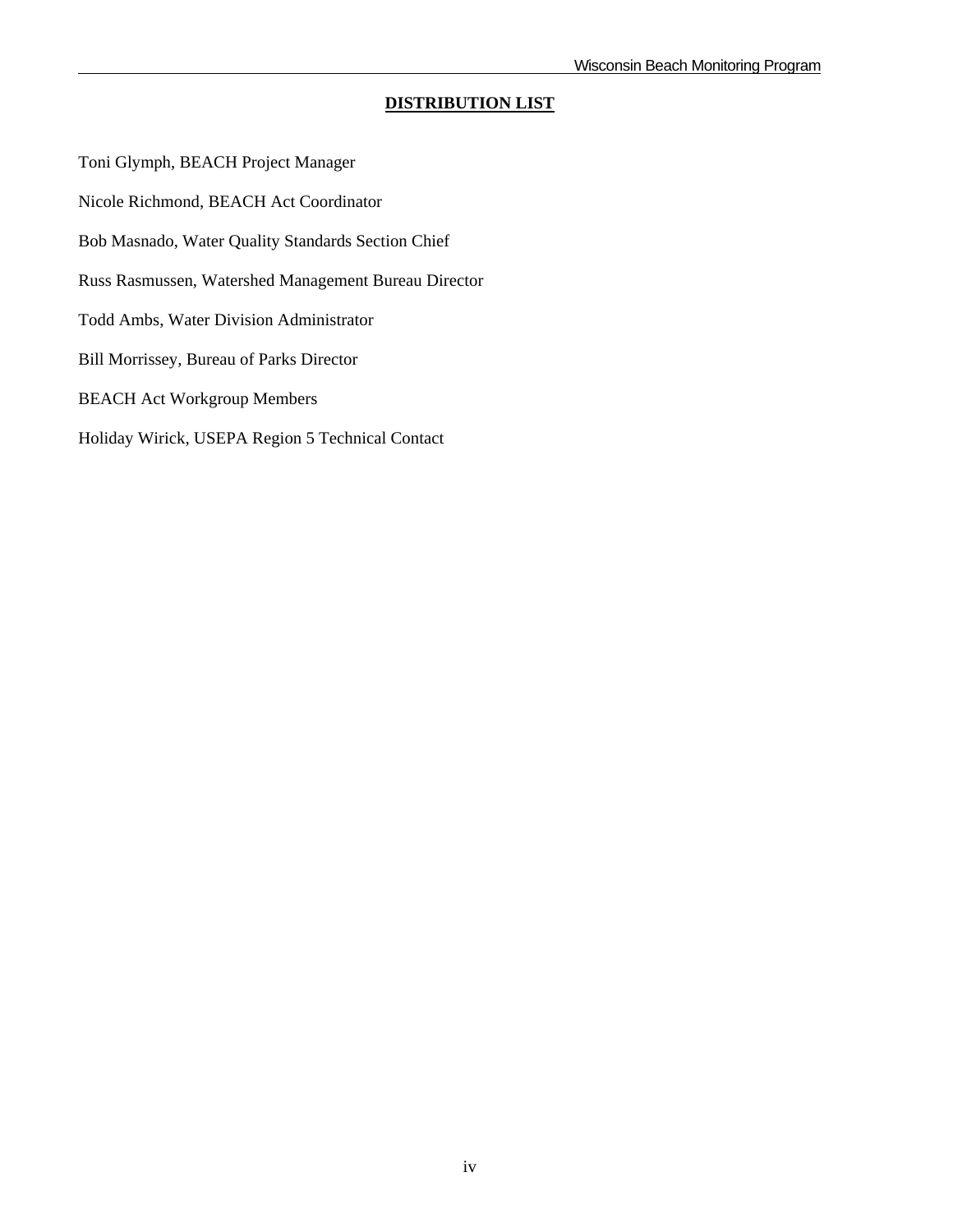# **EXECUTIVE SUMMARY**

Wisconsin recreational waters are vital to our individual well-being and our local and state economies. Lake Michigan and Lake Superior have afforded the state of Wisconsin valuable natural resources for aquatic recreational activities. There are important social and economic benefits to providing safe and healthy aquatic recreational activities to the public.

This is a Quality Assurance Project Plan for the Wisconsin Beach Program. Water Quality Standards staff, the local health departments and a BEACH Act Workgroup have developed a comprehensive beach monitoring program to monitor public beaches for *E.coli* along the Lake Michigan and Lake Superior coastlines. This program supports beach monitoring and notification for the following counties: Douglas, Bayfield, Ashland, Iron, Door, Brown, Kewaunee, Manitowoc, Sheboygan, Ozaukee, Milwaukee, Kenosha, and Racine. The coastal beach monitoring program was developed to meet requirements in the federal Beaches Environmental Assessment & Coastal Health (BEACH) Act of 2000. Since 2003, monitoring and notification processes have been carried out by participating local health departments. Wisconsin was the first state in the nation to fully implement a beach monitoring program in accordance with federal program criteria and has been held up by the U.S. Environmental Protection Agency as a model for other states.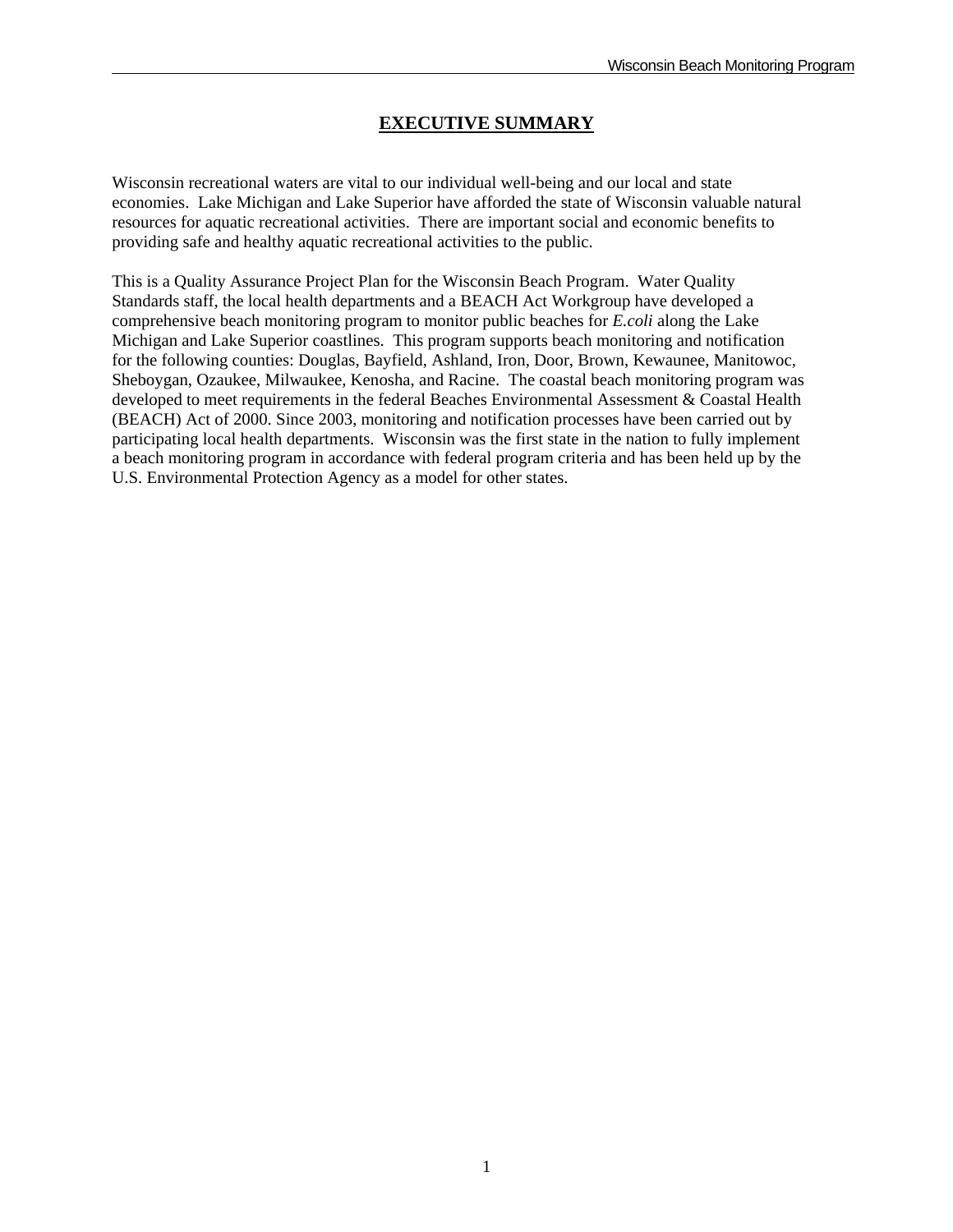# **A. PROGRAM ORGANIZATION**

The Wisconsin Beach Monitoring Project is staffed by the following positions:

| Beach Program Manager                 | Toni Glymph     |
|---------------------------------------|-----------------|
| Beach Program Coordinator             | Nicole Richmond |
| Water Quality Standards Section Chief | Bob Masnado     |

| <b>Beach Act Workgroup:</b>               |                      |
|-------------------------------------------|----------------------|
| City of Racine Health Department          | Julie Kinzelman      |
| City of Milwaukee Health Department       | Mary Ellen Bruesch   |
| <b>DNR Bureau of Parks</b>                | <b>Bruce Chevis</b>  |
| Keep Our Beaches Open (KOBO)              | David White          |
| Kenosha County Division of Health         | Dorene Leinenweber   |
| <b>Madison Public Health Department</b>   | Kirsti Sorsa         |
| Milwaukee Metropolitan Sewerage District  | Jeffrey MacDonald    |
| Ozaukee County Land & Water Conservation  | <b>Andrew Struck</b> |
| Ozaukee County Public Health Department   | Dan Ziegler          |
| UW Milwaukee Water Institute              | Dr. Sandra McLellan  |
| WI Department of Health & Family Services | Michelle Simone      |
| WI State Laboratory of Hygiene            | Jon Standridge       |

Water Quality Standards Section Chief, Bureau of Watershed Management serves as a Supervisor responsible for oversight and evaluation activities to ensure project implementation.

"Water Quality Standards Specialist" serves as Project Manager, responsible for project implementation, data evaluation, public notification and the overall supervision of the Beach Program Coordinator. She assures that the project proceeds in compliance with grant requirements. She is responsible for ensuring that technical and scheduling objectives as specified in the QAPP are achieved successfully and for maintaining the official, approved QA Project Plan.

"Beach Program Coordinator" supports the Project Manager and is as a liaison between the USEPA and the local public health departments. She is responsible for contractual agreements for funding, data evaluation, conducting social surveys, organizing meetings and assisting with report writing.

The "BEACH Act Workgroup" is composed of representatives of local and state public health departments located along the Great Lakes. This workgroup assisted in the development of a State-wide beach monitoring and public notification plan.

Local health departments use their own labs to conduct water testing. The labs are required to conduct testing based on current best practices, and have agreed to deliver results within 24 to 48 hours after sample submission.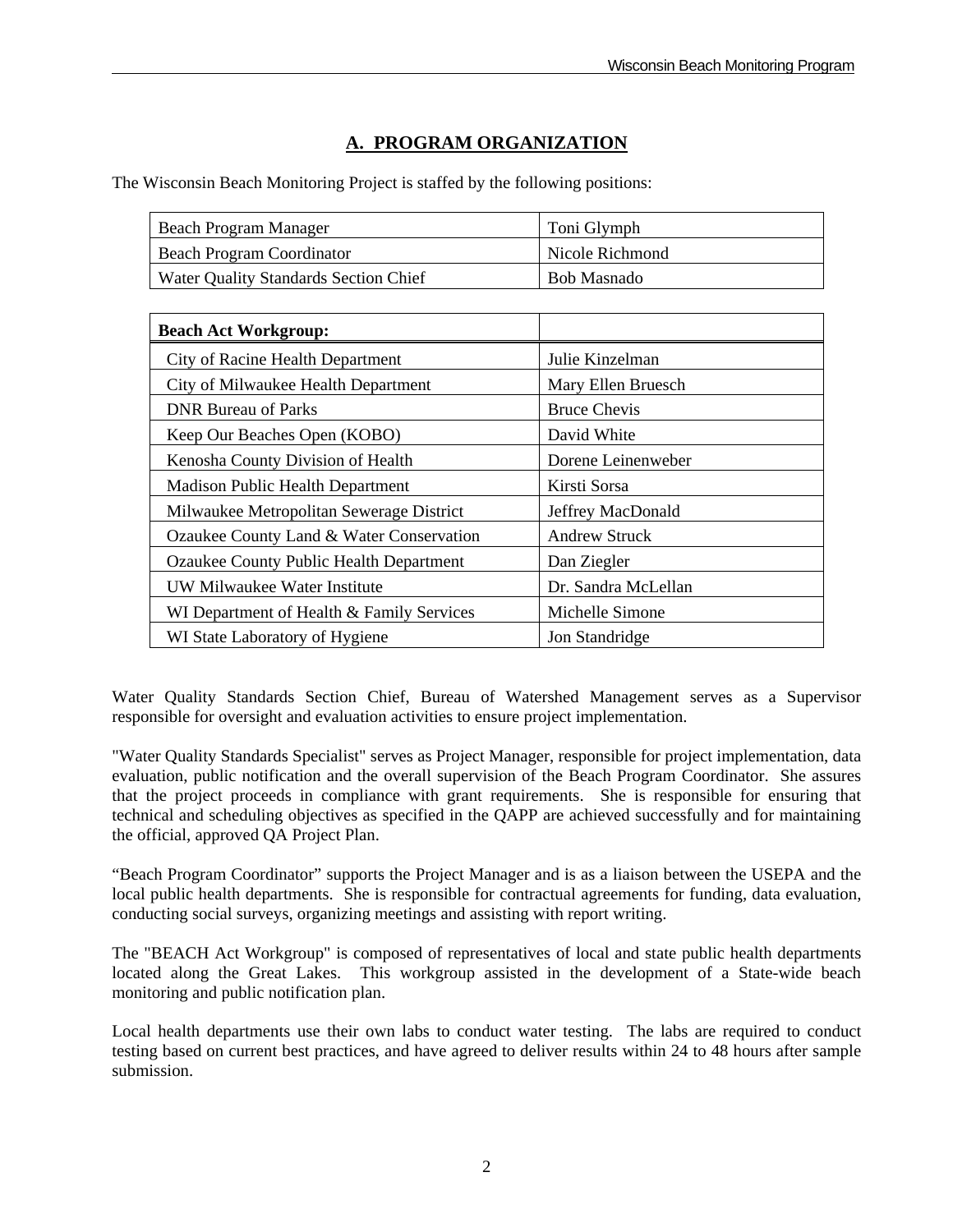| <b>Lab To Analyze Samples</b> | <b>Beaches Monitored</b>                                                                                                        |  |
|-------------------------------|---------------------------------------------------------------------------------------------------------------------------------|--|
| <b>Brown County</b>           |                                                                                                                                 |  |
| <b>Health Department</b>      | Bayshore Park, Communiversity Park, Longtail                                                                                    |  |
| Douglas County                | Allouez Bay, Amnicon River, Barker's Island Inner, Brule River State                                                            |  |
| Department of Health          | Forest, Middle River, Wisconsin Point                                                                                           |  |
| Kenosha County                |                                                                                                                                 |  |
| Division of Health            | Eichelman, Simmons, Alford Park, Pennoyer, Southport                                                                            |  |
| Manitowoc County              | Hika Park Bay, Memorial Drive Wayside, Neshotah, Point Beach                                                                    |  |
| Health Department             | State Forest, Fischer Park, Red Arrow Park, YMCA                                                                                |  |
| City of Milwaukee             |                                                                                                                                 |  |
| <b>Health Department</b>      | Bradford, McKinley, South Shore, Watercraft                                                                                     |  |
| North Shore                   |                                                                                                                                 |  |
| <b>Health Department</b>      | Tietjen/Doctor's Park                                                                                                           |  |
| <b>Ozaukee County</b>         | Cedar Beach Road, County Road D Boat Launch, Harrington Beach                                                                   |  |
| Health Department             | State Park, Upper Lake Park                                                                                                     |  |
| Racine                        |                                                                                                                                 |  |
| <b>Health Department</b>      | North, Zoo                                                                                                                      |  |
| Sheboygan                     | Kohler Andrae State Park, Blue Harbor, Deland, King Park,                                                                       |  |
| Health and Human Services     | Amsterdam, Foster, KK Road, Van Ess Road                                                                                        |  |
| South Milwaukee               |                                                                                                                                 |  |
| <b>Health Department</b>      | Bayview Park, Bender, Grant Park                                                                                                |  |
| <b>UW-Lab at Crossroads</b>   |                                                                                                                                 |  |
| at Big Creek (UW-Oshkosh)     | (Door County Beaches see below)                                                                                                 |  |
|                               | Baileys Harbor, Egg Harbor, Ellison Bay Town Park, Ephraim,                                                                     |  |
|                               | Murphy Park, Newport Bay, Fish Creek, Nicolet Bay, Otumba Park,<br>Sister Bay, Sunset, Whitefish Dunes, Anclam Park, Europe Bay |  |
|                               | Beach, Jackson Harbor Ridges, Lakeside Park, Percy Johnson, Portage                                                             |  |
|                               | Park, Sand Dune, Sandy Bay, School House, Sturgeon Bay Canal,                                                                   |  |
|                               | Gislason, Haines Park, Rock Island State Park, Whitefish Bay Boat                                                               |  |
| Door County                   | Launch                                                                                                                          |  |
| Kewaunee                      | City of Kewaunee, Crescent                                                                                                      |  |
|                               |                                                                                                                                 |  |
| UW-Lab at Northland College   |                                                                                                                                 |  |
| (UW-Oshkosh)                  | (Ashland, Bayfield, and Iron Beaches see below)<br>Bayview Park, Big Bay State Park, Big Bay Town Park, Casper Road             |  |
| Ashland                       | Kreher Park, LaPoint Memorial, Maslowski                                                                                        |  |
|                               | Bark Bay, Bono Creek, Broad Street, Herbster,                                                                                   |  |
|                               | Memorial-Bayfield, Memorial Park-Washburn, Port Wing East, Port                                                                 |  |
|                               | Wing West, Sioux River North, Sioux River South, Siskiwit Bay,                                                                  |  |
|                               | Thompson West End Park, Washburn Marina, Wash Walking                                                                           |  |
| Bayfield                      | Trail/BAB, Washington Ave., Wikdal Memorial Boat Launch                                                                         |  |
| Iron                          | Oronto Bay, Saxon Harbor East, Saxon Harbor West                                                                                |  |
| Village of Shorewood          |                                                                                                                                 |  |
| <b>Health Department</b>      | Atwater Park, Klode Park                                                                                                        |  |

|  | Table 1 - Lab Analysis and Beaches Monitored |
|--|----------------------------------------------|
|--|----------------------------------------------|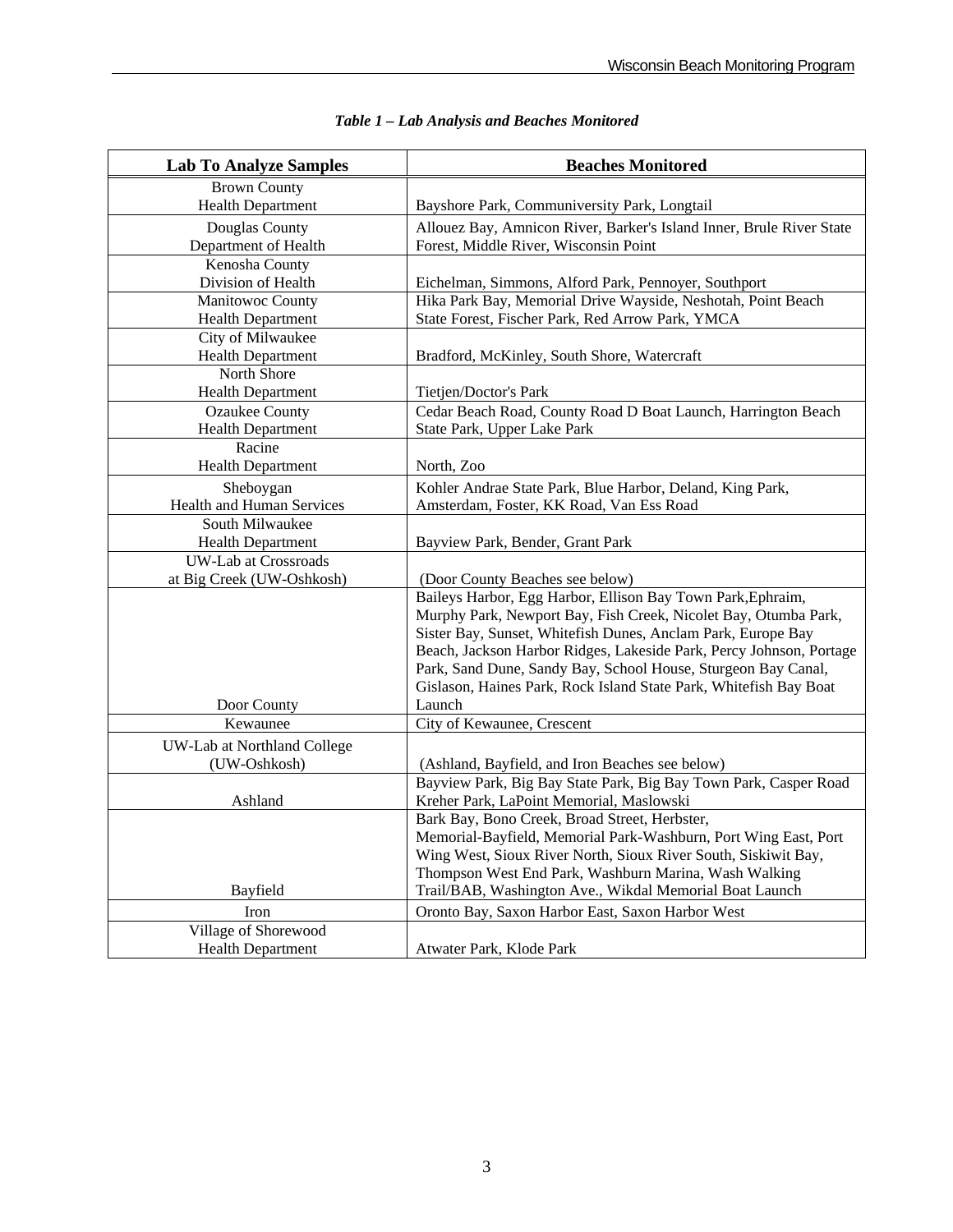# **Organizational Chart**



## Principal Data Users

- Wisconsin Department of Natural Resources
- **Local Health Departments**
- Beach Managers
- Bureau of Parks
- Administrator, USEPA
- **Local Health Department Laboratories**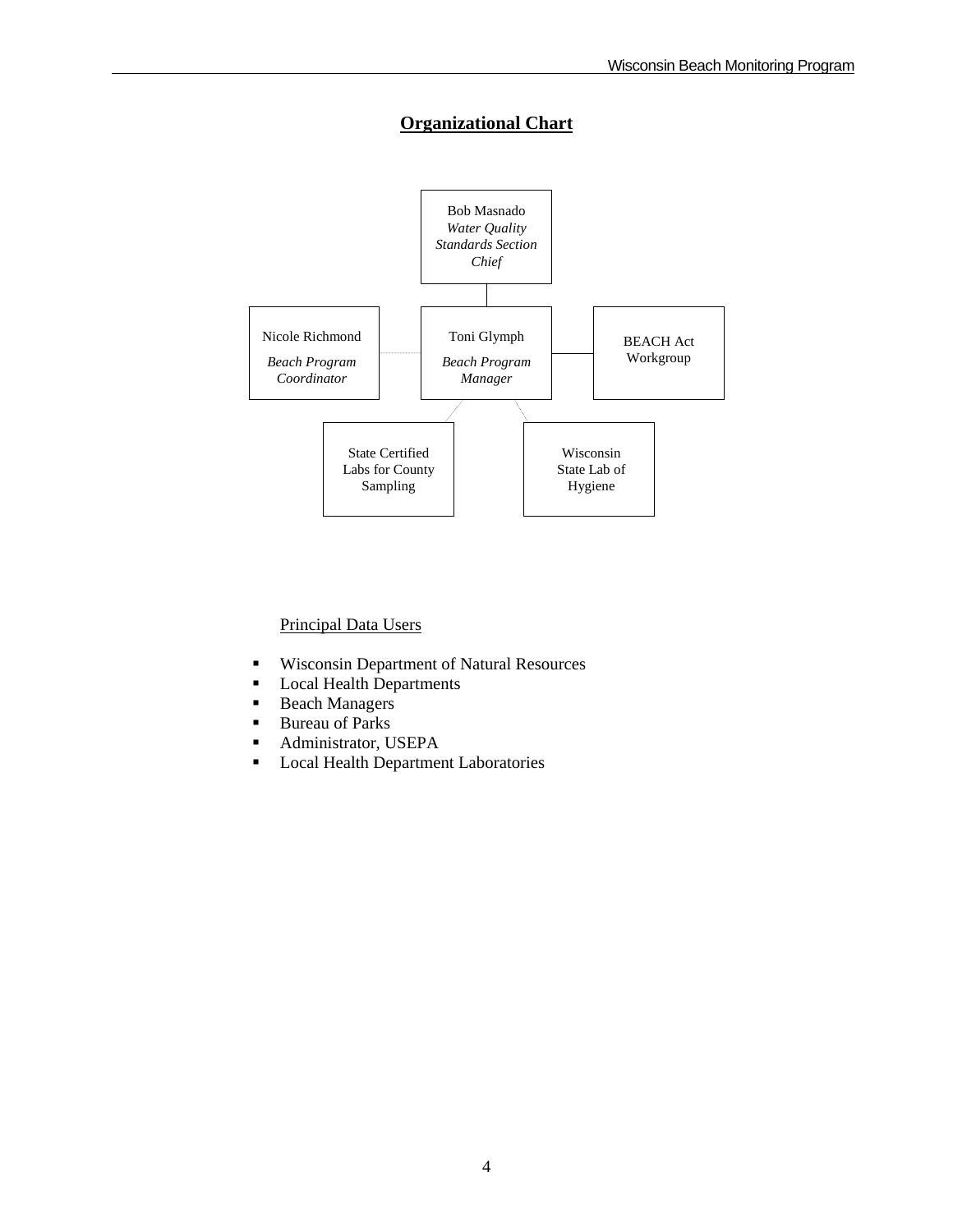# **1. Background**

Wisconsin's Beach Program is a coastal beach water quality monitoring program. The program was developed to address health risks to beach users by the Wisconsin DNR, the BEACH Workgroup, and state and local health officials. The Lake Michigan and Lake Superior shorelines are lined with 192 public beaches. These beaches are visited by thousands of people each year. Much of the state's beach water is subject to contamination from sources such as storm sewers, wastewater treatment discharges, combined sewer overflows, agricultural runoff, wildlife wastes and adverse weather. This contaminated water is a potential cause of gastrointestinal illness and other diseases.

# **2. Program Objectives**

The overall objective of this program is to maintain a comprehensive beach monitoring and public notification plan for beaches adjacent to Lake Michigan and Lake Superior.

In accordance with BEACH Act performance criteria, objectives include:

- (1) A risk-based beach evaluation and classification process
- (2) A sampling design and monitoring implementation plan
- (3) A process for monitoring report submission and delegation
- (4) Assessment methods and procedures
- (5) Public notification and risk communication plans
- (6) Measures to notify EPA and local governments of human health risks
- (7) A process for notification report submission and delegation
- (8) Surveys for public evaluation have been developed

# **3. Overall Program/Task Descriptions**

#### Program Objective (1) - Risk-Based Beach Evaluation and Classification

According to the BEACH Act, "coastal recreation waters" are defined as the Great Lakes and marine coastal waters (including coastal estuaries) designated under CWA section 303(c) by a state for use for swimming, bathing, surfing, or similar water contact activities. "Coastal recreation waters" do not include either inland waters or waters upstream of the mouth of a river or stream that has an unimpaired natural connection with the open sea. Wisconsin Administrative Code, Chapter NR 104 designates Lake Michigan and Lake Superior for recreational use.

Approximately 55 miles of public beach miles and a total of 192 coastal beaches have been identified along Lake Michigan and Superior. The definition of "beach" for the purpose of Wisconsin BEACH Act implementation is:

*"A publicly owned shoreline or land area, not contained in a man-made structure, located on the shore of Lake Michigan or Lake Superior, that is used for swimming, recreational bathing or other water contact recreational activity."* 

The coastal beaches were geo-located using GPS technologies and maps were created for each county identifying all beaches. Each beach was evaluated using the Beach Evaluation and Classification Checklist (Appendix A). Additional GPS data layers were added to include the location of all wastewater treatment outfalls along with their proximity to the beaches. Additional information was collected for each beach for evaluation: the potential for impacts from storm water runoff, bather and waterfowl loads, and the location of outfalls and farms. This information was used to rank and classify beaches as "high," "medium," or "low" priority.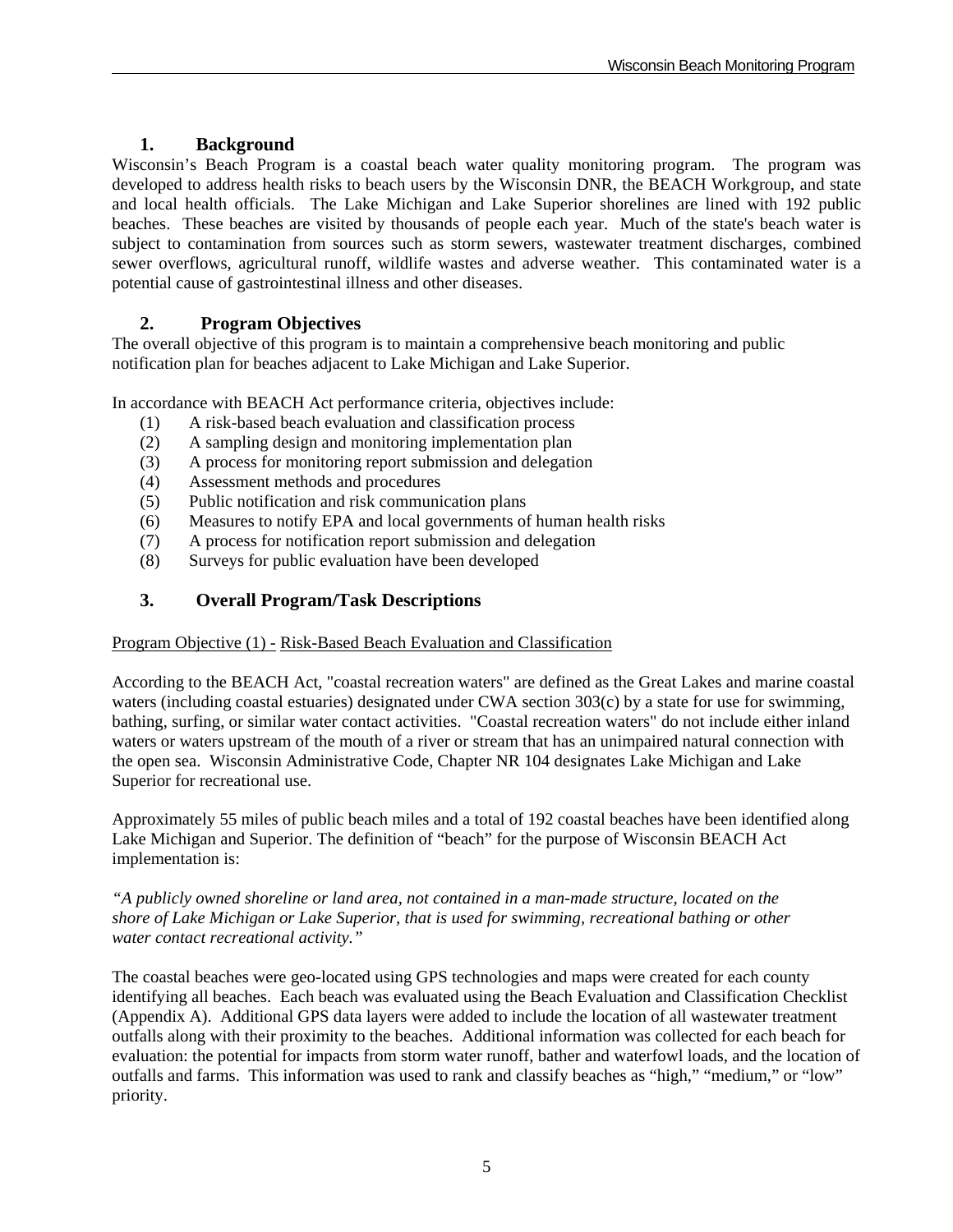# Program Objective (2) **-** Sampling Design and Monitoring Implementation Plan

The overall purpose in monitoring beaches is to collect data that can be used in decision-making processes that protect the health of swimmers. The intent of the Wisconsin program is to require enough monitoring to make good decision without burdening the beach facilities responsible for beach monitoring with unnecessary cost and effort.

The tiered monitoring plan describes the monitoring requirements for *High*, *Medium* and *Low* priority beaches. It also addresses when basic sampling should be conducted, when additional samples should be collected and where and how to collect samples.

| <b>High Priority Beaches</b> |                                                 |                        |                                |
|------------------------------|-------------------------------------------------|------------------------|--------------------------------|
| <b>Basic Sampling</b>        | <b>Additional Sampling</b>                      | <b>Where to Sample</b> | <b>Depth to Sample</b>         |
| Begin sampling at            | After heavy rainfall (generally $\frac{1}{4}$ ) | Depends on             | Knee depth                     |
| least one week prior to      | to $\frac{1}{2}$ inch-depending on local        | characteristics of the | Where 24-30 inch depth is      |
| the swimming season          | conditions)                                     | <b>beach</b>           | first encountered, take        |
| Sample at least 4            | After a major pollution event                   | Middle of typical      | sample 6-12 inches below       |
| times per week during        | where potential exists that                     | bathing area           | surface of water               |
| the swimming season          | indicator levels may be expected                | For longer beaches,    | Other as you feel is           |
|                              | to exceed standard (sewage leak,                | one sample for every   | necessary for your beach       |
|                              | spill)                                          | 500m of beach          | (e.g., surface of water, waist |
|                              | Immediately following the                       |                        | depth, sediment)               |
|                              | exceedance of the water quality                 |                        |                                |
|                              | standards                                       |                        |                                |

## **Medium Priority Beaches**

| <b>Trivalished in the second and the second second in the second second in the second second in the second second </b> |                                          |                         |                        |
|------------------------------------------------------------------------------------------------------------------------|------------------------------------------|-------------------------|------------------------|
| <b>Basic Sampling</b>                                                                                                  | <b>Additional Sampling</b>               | <b>Where to Sample</b>  | <b>Depth to Sample</b> |
| Begin sampling at least                                                                                                | After heavy rainfall (generally 1/4)     | Depends on              | Knee depth             |
| one week prior to the                                                                                                  | to $\frac{1}{2}$ inch-depending on local | characteristics of your | Where 24-30 inch       |
| swimming season                                                                                                        | conditions)                              | beach                   | depth is first         |
| Sample at least 2 times                                                                                                | After a major pollution event            | Middle of typical       | encountered, take      |
| per week during the                                                                                                    | where potential exists that              | bathing area            | sample 6-12 inches     |
| swimming season                                                                                                        | indicator levels may be expected to      | For longer beaches,     | below surface of water |
|                                                                                                                        | exceed standard (sewage leak,            | one sample for every    |                        |
|                                                                                                                        | spill)                                   | 500m of beach           |                        |
|                                                                                                                        | Immediately following the                |                         |                        |
|                                                                                                                        | exceedance of the water quality          |                         |                        |
|                                                                                                                        | standards                                |                         |                        |

## **Low Priority Beaches**

| <b>Basic Sampling</b>                                                                                                                                                                                | <b>Additional Sampling</b>                                                                                                       | <b>Where to Sample</b>            | <b>Depth to Sample</b>                                             |
|------------------------------------------------------------------------------------------------------------------------------------------------------------------------------------------------------|----------------------------------------------------------------------------------------------------------------------------------|-----------------------------------|--------------------------------------------------------------------|
| Begin sampling at least one                                                                                                                                                                          | After a major pollution                                                                                                          | Depends on                        | Knee depth                                                         |
| week prior to the swimming                                                                                                                                                                           | event where potential exists                                                                                                     | characteristics of                | Where 24-30 inch                                                   |
| season                                                                                                                                                                                               | that indicator levels may be                                                                                                     | your beach                        | depth is first                                                     |
| Sampling frequency at low<br>priority beaches should be<br>determined by state and local<br>authorities, taking into account<br>resource constraints and evaluation<br>of risk factors at individual | expected to exceed standard<br>(sewage leak, spill)<br>Immediately following the<br>exceedance of the water<br>quality standards | Middle of typical<br>bathing area | encountered, take<br>sample 6-12 inches<br>below surface of water. |
| beaches.                                                                                                                                                                                             |                                                                                                                                  |                                   |                                                                    |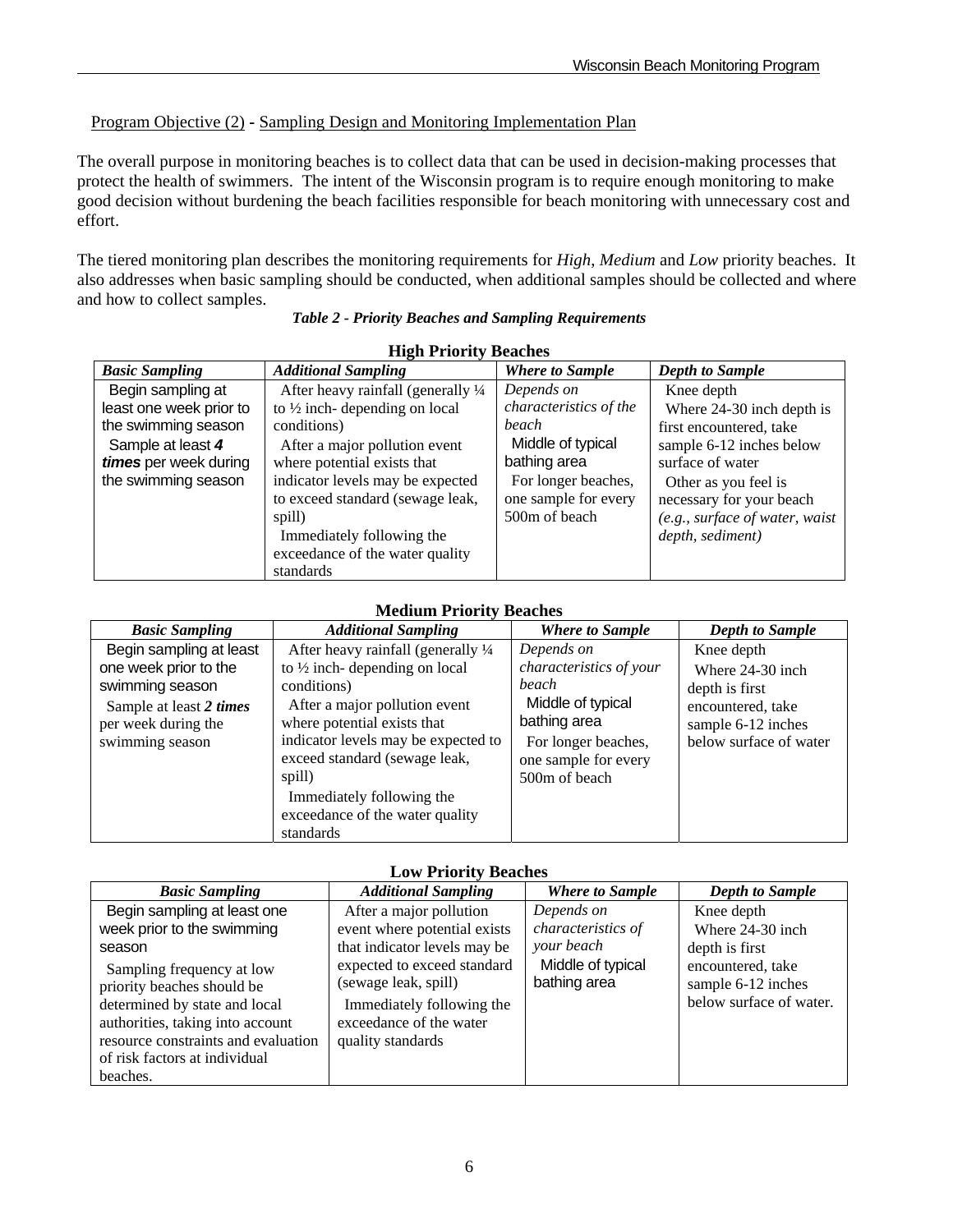## Program Objective (3) *-* Monitoring Report Submission & Delegation

A process is developed to compile and report beach water quality data in timely reports that describe any delegation of monitoring and notification responsibilities that may be made to local governments.

 *a) Delegation* 

 The WDNR coordinates with local governments and delegates, as appropriate, responsibilities for monitoring programs to local governments. Local citizens and officials are more familiar with local problems, needs, and are in a better position to address local issues and formulate solutions.

*b) Report Submission* 

 Monitoring data will be updated to the public, EPA, and other agencies in a timely manner along with the actions taken to notify the public when water quality standards are exceeded.

#### Program Objective (4) *-* Methods Assessment & Procedures

To assure consistency in collecting samples for analysis, the following procedures will be used:

- 1) Specific sites will be designated for collecting samples during the bathing season. Samples will be collected exclusively at these sites for the duration of the sampling period.
- 2) Sample bottles will be prepared and provided by the laboratories charged with conducting bacteria analyses.

See Appendix E for Wisconsin's Beach Monitoring Sampling Protocol.

The data will be verified through a systematic process to determine if the data has been collected in accordance with the specification with respect to compliance with established standards and the QAPP, precision, accuracy, consistency, and completeness. We will assess whether the data quality objectives of this project have been met. Once the data have been confirmed to meet the standards, they are systematically examined to determine their technical usability with respect to the planned objectives. The data is assessed to determine whether they are of the right type, quality, and quantity to support the intended use.

#### Program Objective (5) *-* Public Notification and Risk Communication

A public notification and risk communication plan was developed and standard advisory signs were designed based on feedback from a beach user survey in 2002 and public meetings held around the state. The Beach Health Website formerly designed and used by the Southeast Taskforce for beaches in Milwaukee, Racine and Kenosha was expanded to include all public beaches monitored under the BEACH Act program. The website and data management is contracted through the United States Geological Survey (USGS). Local citizens can log onto the website www.wibeaches.us to look at current conditions of their beach. In addition, they may get emails of updated the beach status of their choice. Beach surveys have been conducted in 2002 and 2005 to receive public perceptions and input for the Beach monitoring program in Wisconsin (Appendices B and C).

#### Program Objectives (6) & (7) *-* Measures to Notify EPA and Local Governments

Wisconsin has measures for prompt communication of any occurrence, nature, location, pollutants involved, and the extent of any exceeding of, likelihood of exceeding, applicable water quality standards for pathogens and pathogen indications. Communication openly exists between state officials, the EPA and to a designated official of the local health departments having jurisdiction over the beach.

#### Program Objective (8) – Process for Public Evaluation

Social surveys were developed in 2002 to interview the public at beaches to gather input for the BEACH program (see Appendix B). In 2005, a similar survey was conducted at beaches throughout Wisconsin to see the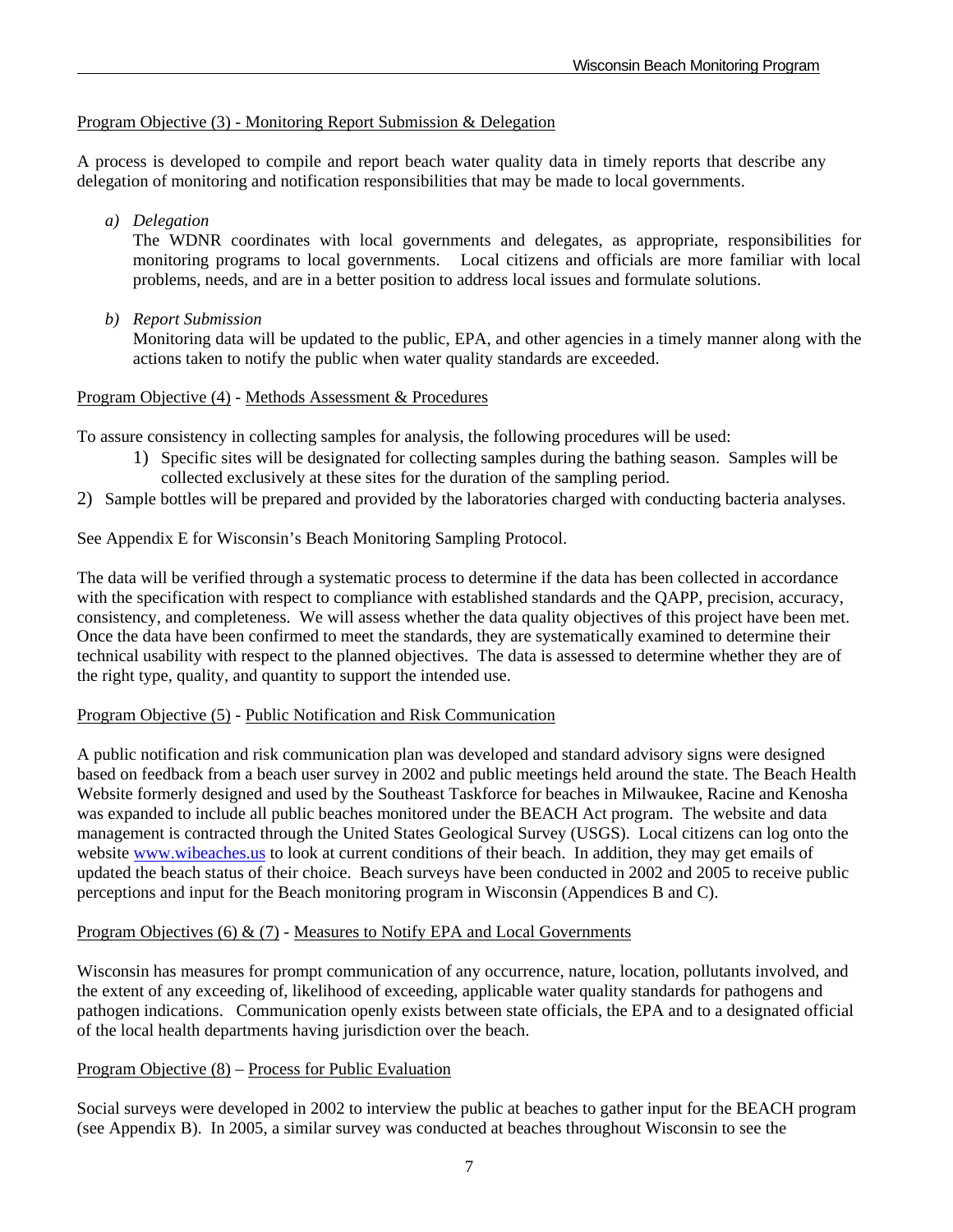effectiveness of Wisconsin's Beach Programs (see Appendix C). Social surveys and public meetings will be held in the future to give the public the opportunity to provide feedback for Wisconsin's Beach Monitoring Program.

# **4. Schedule**

The official beach season is defined for Wisconsin coastal beaches as Memorial Day Weekend through Labor Day Weekend. At some coastal beaches in Wisconsin, swimming may not begin until mid-June due to colder water temperatures. Where weather and swimming history indicate this to be the case, initial sampling associated with this program was reduced or delayed to occur when swimming occurs, but began no later than June 15. Frequency of sampling is dependant on the ranked priority of each beach (See Table on previous page).

# **5. Personnel, Special Equipment or Supplies**

*Personnel: BEACH Act Coordinator* supports the Project Manager and is as a liaison between the USEPA and the local public health departments. She is responsible for contractual agreements for funding, data evaluation, conducting social surveys, organizing meetings and assisting with report writing.

# **6. Special Training Requirements or Certifications**

Samples will be collected by State Registered Sanitarians, Public Health Nurses, and Interns under the direction of Sanitarians and/or City Parks personnel trained on proper field sampling technique

Sample analyses will be performed by certified laboratory personnel, trained and experienced in current laboratory procedures for bacteria analysis. Laboratories certified by the Wisconsin Department of Agriculture Trade and Consumer Protection will perform all testing.

Sample result evaluation and analysis, notification of results to project participants and the public, as well as any accompanying recommendations, are under the direct supervision of the Project Manager.

# **7. Documentation and Records**

Records generated during the project include:

- Documentation regarding agreements, negotiations, and expectations.
- An annual comprehensive report will be prepared for submission to the Water Division Administrator, the Director of the Bureau of Watershed Management and the USEPA Administrator.

# *a) Field Records*

A Beach Evaluation & Classification Checklist – was completed by field staff evaluating available information, pollution threats, sanitary surveys, and exposure considerations. All field information was recorded on individual checklist forms for each beach (Appendix A). All beaches were geo-located and mapped. Maps are now available online at www.dnr.wi.gov. and www.wibeaches.us. Hard copies of each file and other relevant field data, including notebooks, maps, drawings, photographs, and communication records are stored at the office.

## *b) Laboratory Records*

Laboratory data form are to be completed initially by the sample collector at the time the sample is collected; followed by the laboratory sample receipt person and analyst when the sample is received, tested, and results are determined. The laboratory data form allows collection of information including, but not limited to, the name of beach, body of water, sampling point, date/time of collection, water and weather conditions, as well as name of laboratory, dates and times of testing, and final results. The laboratory data form serves as a Chain-of-Custody record for each sample collected and analyzed. The laboratory maintains control of other relevant laboratory records including logs, bench sheets, and raw analytical and QA/QC data. All data that is collected is entered into the database and historical data can be found at www.wibeaches.us.

#### *c) Standard Operating Procedures*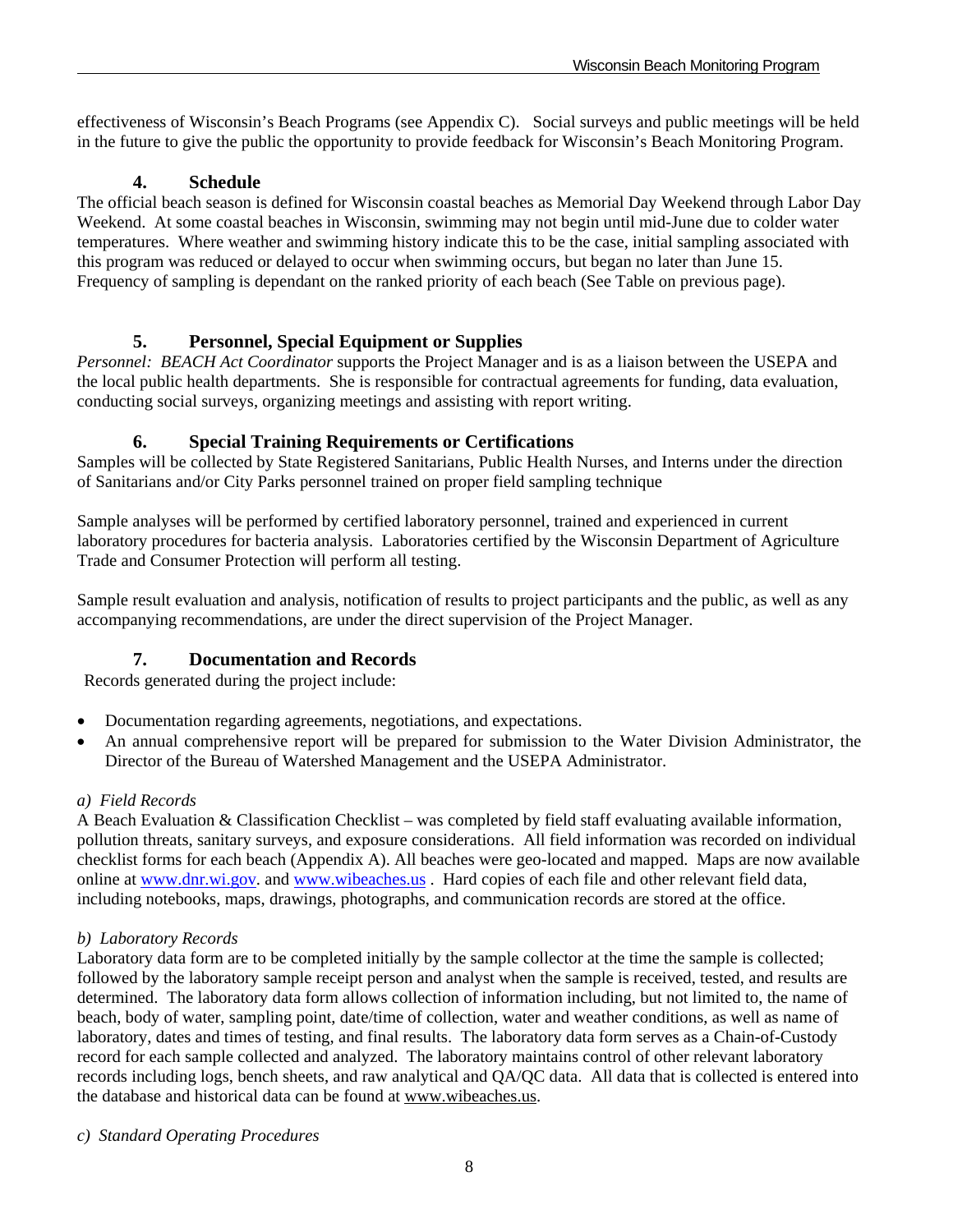A Sampling Protocol Requirements Page has been created to accompany all local health department grants (See Appendix E). Health departments are required to comply with sampling requirements in order to receive funding for beach monitoring.

#### *d) Staffing and Training*

The personnel responsible for sample collection and environmental measurements at the beaches, as well as those performing the bacterial indicator analyses, are trained for those activities. Training is ongoing and documented.

Storage, access to, and final disposition of all records are subject to the requirements of the State of Wisconsin.

# **B. DATA QUALITY OBJECTIVES**

## **1. The Decision**

- *a)* Determine when and if recreational use of a swimming area poses a health risk to users.
- *b)* Determine the most efficient methods of communication risks to users.

## **2. Inputs to the Decisions**

The following informational inputs resolve the decision statements presented in B1 and B2:

- *a) Conditions under which elevated levels of bacteria occur* This data is gathered by sampling beach water, assessing potential sources of fecal contamination and reviewing bacteria levels during significant storm events and pollution discharge events.
- *b) Frequency and Type of Recreational Use*  Field staff determined bather load and types of use by visiting beaches, taking actual counts and observing activities. They solicited information from beach staff on average bather loads, and peak periods of use.
- *c) Potential Sources of Contamination* Field staff reviewed available information about each beach and conducted site visits to identify potential sources of contamination.
- *d) Evaluation of Current Methods of Risk Communication* This information was collected via a random survey of beach users to assess the effectiveness of current communication methods. In addition, field staff investigated how other states and beach communities inform the public of the risks of exposure to pathogenic bacteria.
- *e) Assessment of Population Demographics* Data describing the demographics of beach visitors was gathered using several different sources through a sociological process known as "triangulation." By obtaining data from several sources, accuracy can be improved by comparing reports from one source against another.
- Data was collected directly through a social survey of beach visitors. This provided information about the characteristics of the visitors (See Appendix B for a sample survey).
- Field staff contacted local community representatives to learn more about the ethnicity of the area. Such interviews helped show what groups are present, and if/how they use the beaches. Similarly, the administrative authority for each beach was contacted to obtain information on what people groups use the beach.
- Staff viewed census data from the US Census for information about the characteristics of the community in which the beach is located.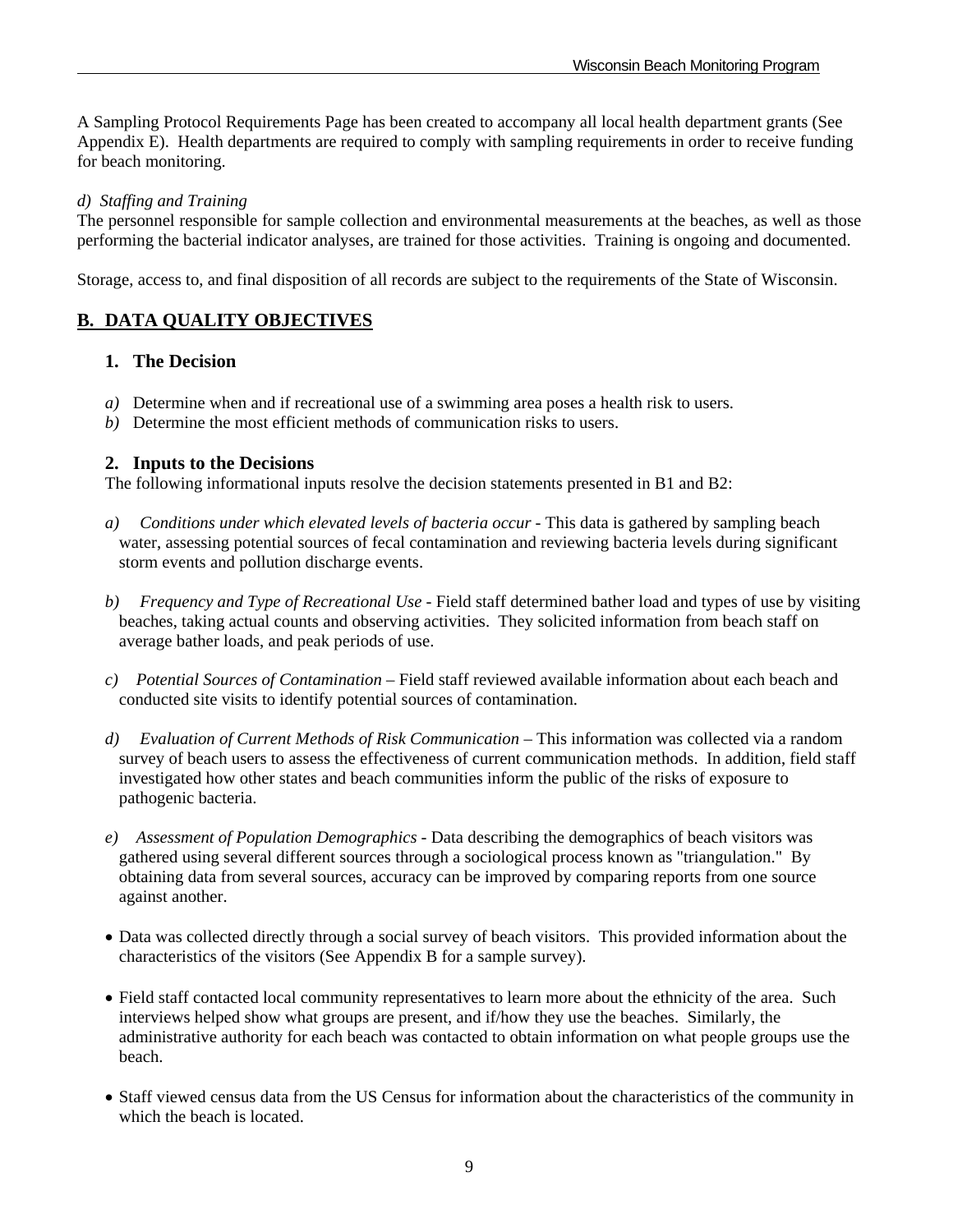- All three of these methods -- on-beach surveys, interviews with community representatives and beach administrators, and the use of census data -- bring perspectives on who uses the beaches and why. In particular, the on-beach surveys added the most important information. The community leaders and census data describe only the demographics of the local beach visitors, while on-beach surveys provide more information about tourists who come from outside the community.
- *f) The Effectiveness of Current Notification Procedures Field staff interviewed beach users to determine the* effectiveness of current beach warning and posting procedures and obtained suggestions for improving risk notification to beach users.
- *g) Regulatory Standards* If fecal contamination indicators exceed the acceptable levels as determined by statistical analysis, an advisory (Appendix D) against recreational use of the beach will be posted. Acceptable levels are as follows in Table 3:

| Table 3 – Regulatory Standards |  |
|--------------------------------|--|
|--------------------------------|--|

| Pathogen Indicator | Geometric Mean | Single Sample Maximum | <b>Beach Closure</b> |
|--------------------|----------------|-----------------------|----------------------|
|                    | cfu/100mL      | cfu/100mL             | $c$ fu/100mL         |
| E.coli             | 126            | 235                   | >1000                |

# **3. Study Boundaries**

 All beach water sampling evaluations and assessments were conducted on public coastal beaches located along Lake Michigan and Lake Superior. Data is collected from the specific beaches during the beach season, which runs for approximately 14 weeks from Memorial Day to Labor Day. The test of choice for determining fecal contamination is *E. coli*.

# **4. Decision Rules**

- *a)* The single sample maximum shall not exceed 235 cfu/100mL for *E. col.*
- *b)* The geometric mean of 5 most recent samples collected during a 30-day period shall not exceed 126 cfu/100mL for *E. coli*.
- *c)* Beach closures will result when single sample results exceed 1000 cfu/100mL for *E.coli.*
- *d)* Beach advisory signs will be posted and removed based on indicator data and the output of the predictive model selected.

## **5. Limits on Decision Errors**

 The geometric mean value specified in Table 3 is based on specific levels of risk of acute gastrointestinal illness of no more than 8 illnesses per 1000 swimmers. EPA has determined that when this water quality criterion is implemented in a conservative manner, it is protective for the prevention of a gastrointestinal illness resulting from primary contact recreation. Only clear, accurate, results will be used to calculate the geometric mean. Uncertain results, missing results due, for example, to collector or laboratory accident will not be used in the calculation.

The use of the single sample maximum is important because it is assumed that environmental conditions such as rainfall, wind, currents and temperature, vary temporally and spatially. The single sample maximum, also specified in Table 3, is based on specific levels of risk of acute gastrointestinal illness of no more than 8 illnesses per 1,000 swimmers. If a sample result exceeds the established maximum (235 cfu/100mL), an advisory against recreational use will be posted at points of access at the beach. If a sample result exceeds the closure level (>1000cfu/100mL), a closure sign will be posted at points of access at the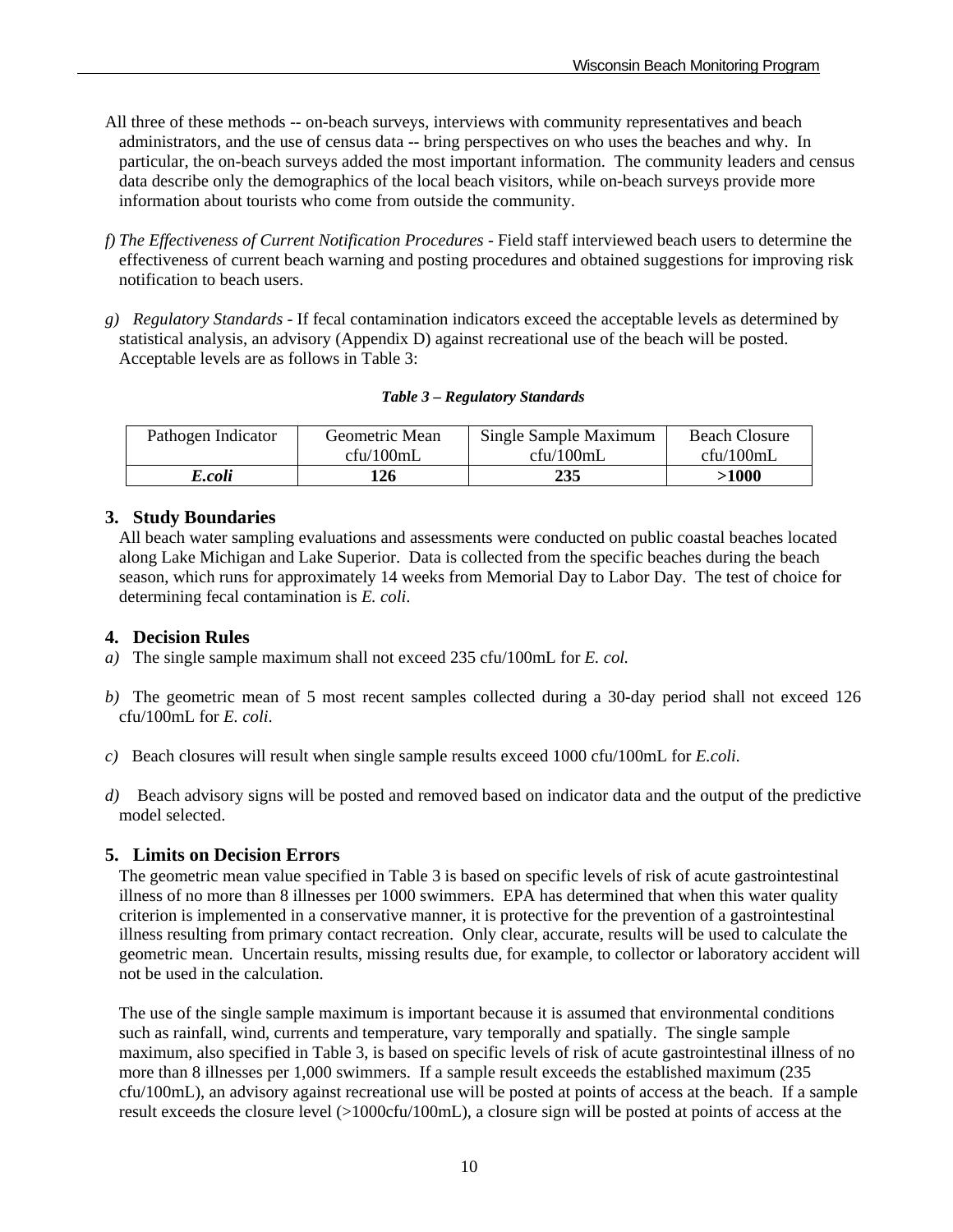beach. Sampling is required within 24 hours of an exceedance. Advisories and closures can be removed when bacteria counts return to acceptable levels.

Selection of the appropriate predictive model is critical to the beach-monitoring program. The decision errors for the model will drive the model selection. Once the appropriate model is selected, beach advisories will be based on the output of the predictive model because correlation with bacteria data will not be known until 24 to 48 hours after the water sample has been collected.

## **6. Design Optimization**

- *a)* The use of the Beach Evaluation and Classification Checklist to classify and rank beaches for establishing a monitoring frequency resulted in an adequate level of testing to protect the public.
- *b)* The evaluation of data from other past and present monitoring efforts that have similar sampling and analytical protocols have assisted in our effort to assess short-term trends due to storm events.

# **C. MEASUREMENT/DATA ACQUISITION**

# **1. Process Design**

Objective (a) – Identification of public bathing beaches adjacent to Lake Michigan and Lake Superior

 The first step in the beach evaluation and classification process was to identify and locate the beaches along Lakes Michigan and Superior. Once the beaches were identified and evaluated, the information was used to classify each beach into a priority category of High, Medium, or Low. This classification was used to direct resources toward monitoring and notification programs at the beach.

*a) Geo-locational data* - All currently used public beaches along Lakes Michigan and Superior was identified, and located via the use of GPS and GIS technologies. All available Digital OrthoPhotos and Digital Raster Graphics were viewed to see if a beach showed up clearly and could be digitized on screen using ArcView 3.2. If the beach could not be delineated on screen then a site visit was made and coordinates were collected using a Trimble ProXR GPS unit. The Trimble ProXR GPS unit collected locational data in the Wisconsin Transverse Mercator (WTM) format with sub-meter accuracy. The data was stored in the datalogger and downloaded into the computer using the Pathfinder software. Once a beach polygon layer had been created, it was used to create a second layer by converting the polygons to polylines. The line layer was edited so that a single line represented the length of each beach. Attributes such as beach name and measured length were tied to each line feature. A map of each monitored beach was developed indicating the adjacent coastal recreation waters, points of access by the public, length of beach, as well as any known potential sources of pollution.

## Quality Control

 The TSC1 datalogger acts as the controlling software by communicating with the GPS receiver to set specific GPS parameters required for optimal accuracy. Data validity is determined by the number of satellites. If there are too few satellites, a warning tone sounds to identify the data. The same validity checks are built into the Pathfinder software. Any data collected by too few satellites was identified and eliminated through this software.

#### Objective (b) - Beach Evaluation and Classification Plan

 Each beach was evaluated using a Beach Evaluation Checklist (Appendix A). The checklist provided a list of factors that were used to rank and classify the beaches. The list included: available information, pollution threats, sanitary surveys, exposure considerations and monitoring data. Along with geo-locational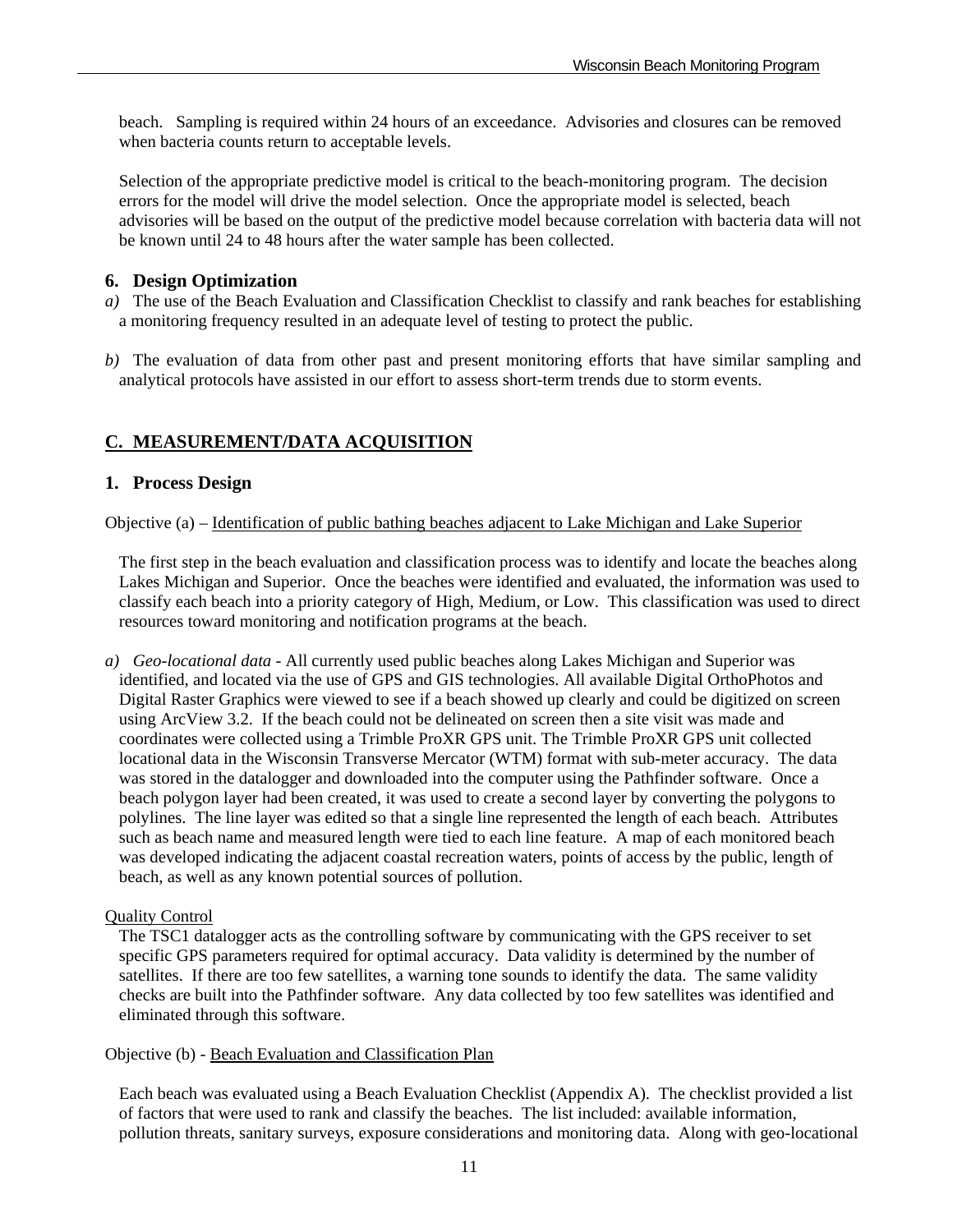data, field staff collected beach characteristic data, environmental condition data and beach informational data.

- *a) Beach Characteristic Data* The following characteristics of each beach were visually observed and recorded on the Beach Assessment Checklist by the field staff:
- Type of terrain within 5 miles of the beach
- Number of point source discharges (outfalls, drainage pipes etc.)
- Any known point and non-point sources of pollution (CSOs, SSOs, etc.) near sample locations were indicated on laboratory sample data forms and beach maps
- Land use (farms, animals, houses, marinas, industry, restrooms, parking lots)
- Beach populations (bathers in/out of water, waterfowl, sand sports, water sports
- *b) Environmental Conditions* The following WEB sites were used to view real-time and historical weather conditions, wind speed & direction, water temperature and wave height:
- http://www.aos.wisc.edu/~sco/
- http://www.coastwatch.msu.edu/twomichigans.html
- http://www.ndbc.noaa.gov\station\_page.phtml?station=45007
- *c) Beach Informational Data* Part of the process of evaluating potential health risks related to pathogen exposure during bathing or swimming activities was to compile available information about each beach, including historical knowledge of the beach, designated used, and possible sources of fecal contamination. Table 4 below lists the following sources that were used to help classify and rank our beaches.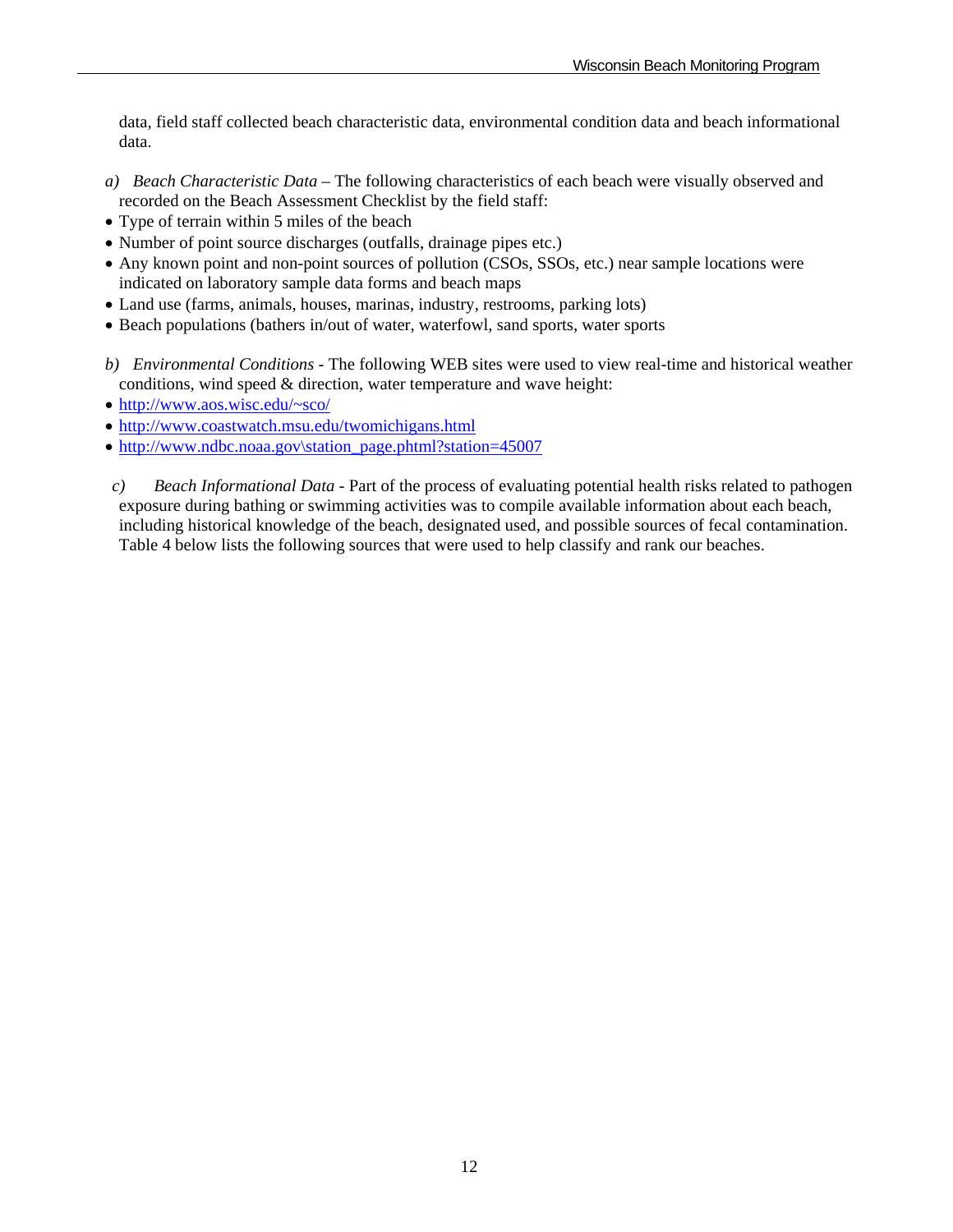| <b>Information Source</b>         | <b>Type of Information</b>                                        | <b>Purpose</b><br>Review reports on the |
|-----------------------------------|-------------------------------------------------------------------|-----------------------------------------|
| <b>State Water Quality Report</b> | • Known problems with the recreational water                      |                                         |
| (CWA Section 305(b))              | • Known or suspected causes                                       |                                         |
|                                   | • Proposed corrective actions                                     | waters<br>Determine the history of      |
|                                   | Swimmer Reports or Hospital<br>• The number of swimmer complaints |                                         |
| Records                           | • Documented reports of illness                                   | risks to swimmers                       |
|                                   | • Epidemiological studies conducted                               |                                         |
|                                   | • Other agency described health problems                          |                                         |
| Advisory Reports and              | • Closings caused by rain events                                  | Determine the likelihood of             |
| Closings                          | • Frequency of closings during season                             | risks to swimmers                       |
|                                   | • Causes of closures                                              |                                         |
|                                   | • Number of swimmers affected by the closing.                     |                                         |
| <b>Development Planning</b>       | • Location of sewer lines                                         | Identify potential sources              |
| Reports                           | • Outfalls                                                        | of fecal contamination                  |
|                                   | • Trash areas                                                     |                                         |
|                                   | • Septic systems                                                  |                                         |
|                                   | • Leaking sewer lines                                             |                                         |
|                                   | $\bullet$ runoff                                                  |                                         |
| Point Source Discharge Data       | • Combined Sewer Overflows (CSOs)                                 | Identify potential sources              |
|                                   | • Concentrated Animal Feeding Operations (CAFOs)                  | of fecal contamination                  |
|                                   | • Public Owned Treatment Works (POTWs)                            |                                         |
| <b>Nonpoint Source Reports</b>    | • Reductions in nonpoint source pollution                         | Determine the extent of                 |
| (CWA Section 319)                 | • Improvement in water quality                                    | nonpoint source pollution               |
|                                   |                                                                   |                                         |
| <b>Environmental Group</b>        | • Surfrider - National beach water quality testing,               | Review conducted studies                |
| Reports                           | monitoring and notification program                               | and published reports                   |
|                                   | http://www.surfrider.org.                                         |                                         |
|                                   | • Heal the Bay - Local beach closure protocol                     |                                         |
|                                   | http://www.healthebay.org                                         |                                         |
|                                   | • Natural Resources Defense Council - Beach closings              |                                         |
|                                   | and monitoring and notification program.                          |                                         |
|                                   | http://www.nrdc.org                                               |                                         |
| <b>Chamber of Commerce</b>        | • Number of tourist                                               | Investigate how beaches                 |
| Reports                           | • Tourist spending                                                | and recreational waters                 |
|                                   |                                                                   | contribute to the local                 |
|                                   |                                                                   | economy                                 |
| <b>Sanitary Surveys</b>           | • Source controls                                                 | Identify potential sources              |
|                                   | • Source identification                                           | of pollution                            |
|                                   | • Persistent problems                                             |                                         |
|                                   | • Magnitude of pollution                                          |                                         |
|                                   | • Management actions                                              |                                         |

#### *Table 4 - Beach Information Sources*

Objective (c) - **Assessment procedures to identify short-term increases in pathogens.** 

 An important objective was to minimize beachgoers' health risk associated with infectious diseases caused by exposure to microorganisms. Notification of elevated levels of indicator bacteria is usually based on monitoring of beach waters. Under this system, however, users of recreational waters can be exposed to waterborne pathogens because of delayed notification. The laboratory methods used take 24 to 48 hours.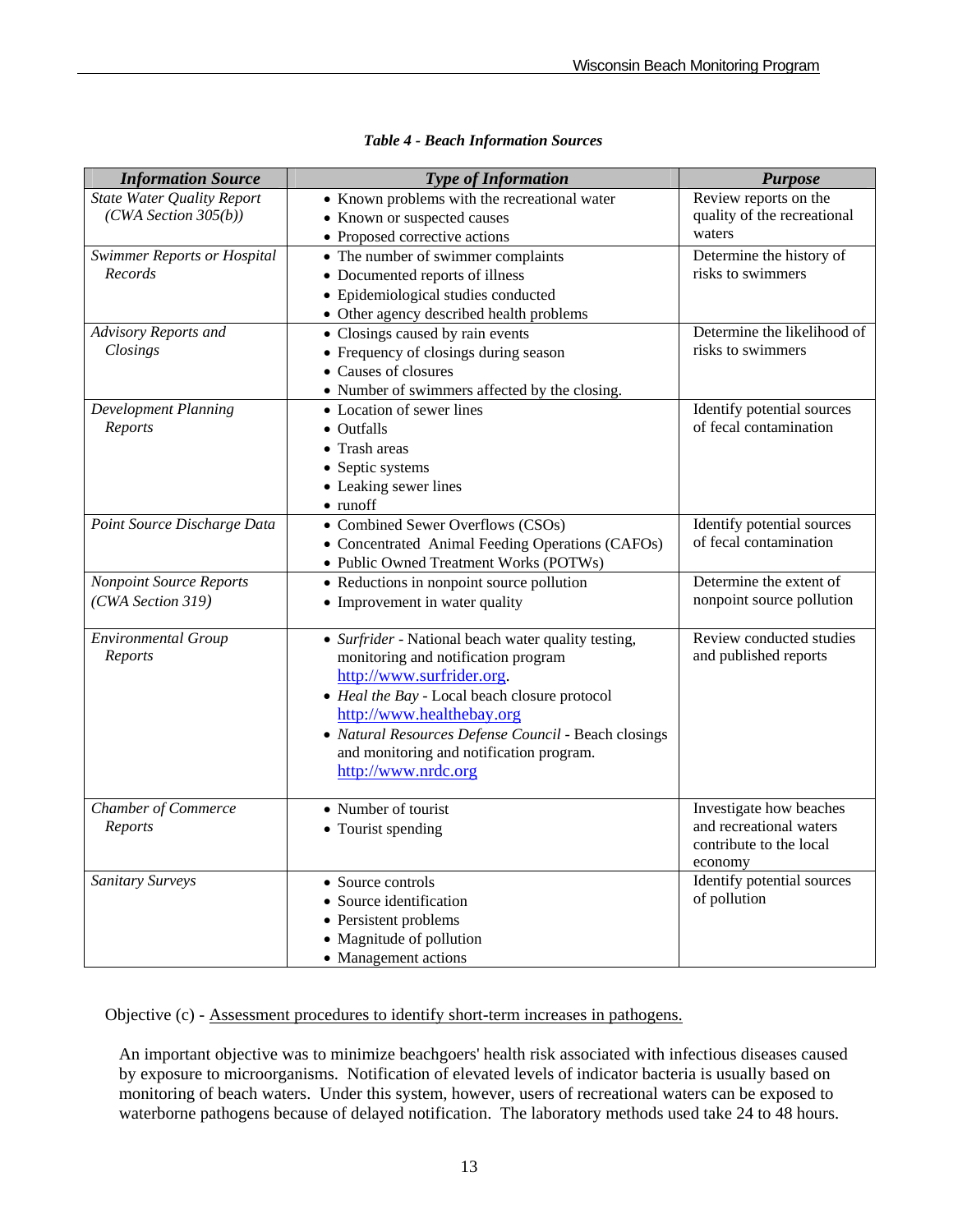To reduce exposure to pathogens, we need tools that can provide a quick, reliable indication of the water quality conditions.

#### *Assessment Procedures for Identifying Short-term Increases*

 Frequent, regular sampling is required to identify short-term increases in pathogens and increases due to weather events. Beach monitoring efforts are currently underway. We will continue to evaluate existing monitoring data along with new data, as it becomes available.

 The following additional information is collected and utilized along with the monitoring data to aid in identifying short-term pathogen increases and increases due to storm events:

- Rainfall
- Wind speed and direction
- Air temperature
- Wave height
- Water temperature
- Turbidity
- Conductance

 The usefulness of the data on beach conditions, beach uses, and environmental conditions that drive beach process must be evaluated to find significant or logical relationships of the driving mechanisms. Hopefully, parameter relationships will become apparent from the statistical analysis of the data. These relationships will help define the significant processes that will drive developing models to simulate the beach conditions described by the data. Model development and calibrations provide feedback for improved monitoring regimes. This circular processes of sampling, statistical analysis and modeling beach conditions will hopefully improve our understanding of pathogen exposure at beaches and lead to a predictive model(s) that forewarns of impending health hazards.

 Using the above described model strategy, a generalized modeling approach is put forward to develop expertise in beach dynamics and modeling while the sampling process is on-going. Using existing data and new data, as it becomes available, statistical analysis can be used to identify parameter relationships. Selected models are being developed and applied to the data to find the best-suited model(s) and specific model needs. If the observations warrant, the sampling protocol or strategy can be assessed and modified to strengthen observed relationships or to identify other useful relationships, and better support modeling needs.

 The calibration and predictive capabilities of the beach model(s) will be improved as more samples are collected. Multiple models will be considered with the long-term objective of having a simple and readily useable model(s) and possibly having a more complex computer model. This iterative model development process will continue throughout the program.

#### Modeling

 Modeling will consist of two basic phases, calibration and predictions. Calibration will consist of taking the selected model(s) and adapting it to the beach conditions and the monitoring data. Since different beaches will have different conditions it may be necessary to have individual beach models but the goal will be to develop a model(s) that have universal application.

 The prediction part of the modeling will be to use the model to estimate pathogen threats based on known conditions and then compare the model results with the sample observations. This process will include different ways to interpret the model predictions and developing useable indeces for stating pathogen threats at the beach. Statistical probability and/or reliability of the model will be a part of defining levels of hazards.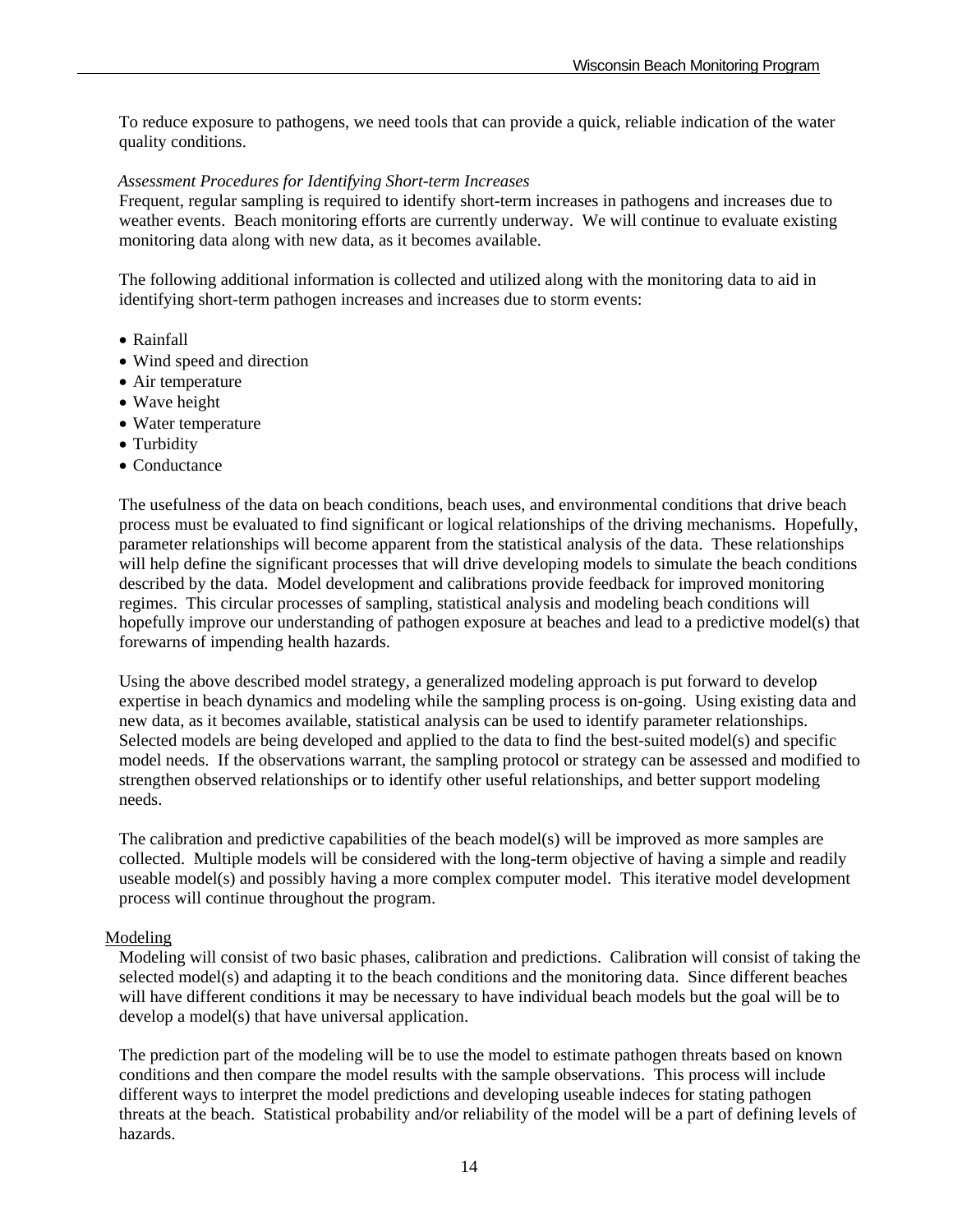Model calibration will be done at logical stages and/or continuously through out the study. Logical steps at or near the 25%, 50% and 75% points in the project will be used to complete the entire modeling and prediction process for the purpose of developing an interim report as described below.

#### Adjustments to Monitoring and Modeling

 The process of developing and improving the modeling and monitoring plan will be continuous. At a minimum of 25%, 50% and 75% of the way through the study, the process of adjusting the monitoring and the modeling effort will be formalized.

## Interim Reports

 Three interim reports are planned including a report on the ability of the model to predict beach hazards during this project. The interim reporting will serve several purposes beyond formalizing the process. It will provide for a comprehensive check of the project progress that will enable others to review and comment on the process. The report document will serve as means to communicate with other researchers conducting similar studies, see below. Formal reporting will be for these three milestones. Other documentation will be maintained through out the study.

## Collaboration and Exchange of Information

 The challenge at hand demands a collective effort and through this effort a collective solution. The modeling effort will include communicating and sharing of information with universities, colleges, EPA, USGS, other states, regional planning groups, counties, cities and other municipalities and interest groups. This will be done through individual contact, conferences and special meetings and/or site visits.

## Final Report

 This will include a final report and the attendance of special meetings and conferences to share the results of the study. The final report will include model documentation, calibration and prediction. Application of model prediction to assessing pathogen hazards will be proposed, as will any other suggestions on monitoring for hazards and minimizing pathogen exposure to beachgoers.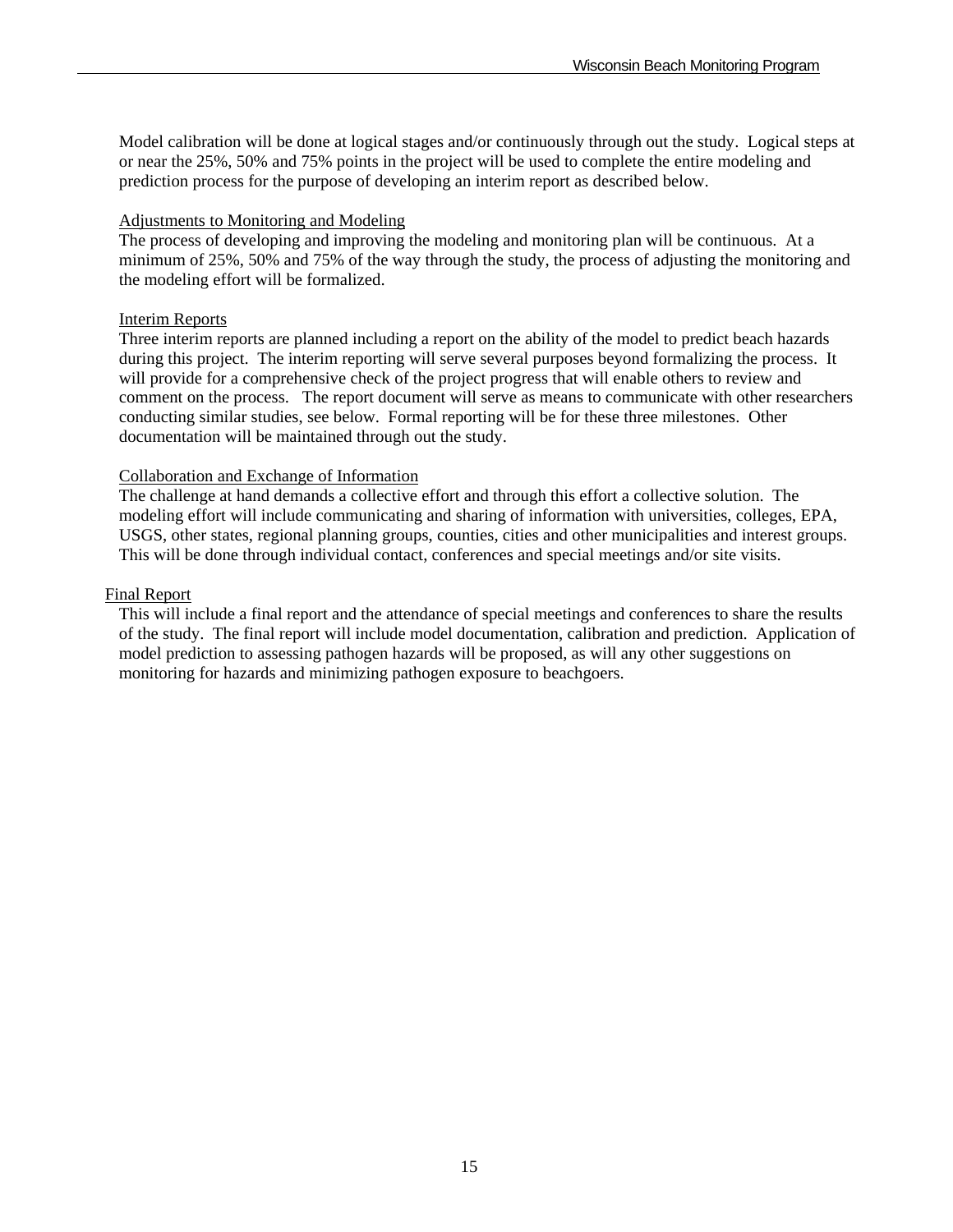#### Objective (d) **-** Public Notification and Risk Communication

 One of the tasks of this objective was to assess problems with public notification and risk communication when ever the water quality criteria for bacteria has been exceeded, and to identify the audience. A survey was designed to assess the effectiveness of current notification procedures (see Appendix B). Field staff visited several beaches along the Great Lakes and conduct a random survey of beach users on the following information:

- Age of the user
- Gender
- Primary language
- Distance they live from the beach
- Type of contact with the water
- Recognition of Beach Advisory Sign
- Overall reaction to Advisory Sign
- Usefulness of Advisory Sign information
- Recommendations for changing the sign
- Familiarity with Beach Advisory content
- Illness related to beach activities
- Children on beach
- What source is used to obtain beach water quality information
- Desired methods of communication

 Field staff will recorded beach location, date and time of interview on survey forms. Staff were careful to include diversity in gender, age and racial/ethnic background. The information was compiled and summarized in a report to the Beach Act Workgroup for final recommendations.

 A follow-up beach social survey was conducted in the summer of 2005 (Appendix C). This survey included similar questions as the previous survey to evaluate the effectiveness of our notification program.

## **2. Sampling Method Requirements**

All sampling is required to follow these general rules:

- a. Samples will be collected in containers approved by the Wisconsin Department of Agriculture Trade and Consumer Protection (WDATCP) laboratory certification program.
- b. Extreme care needs to be taken to avoid contaminating the sample and sample container.
- Do not remove bottle covering and closure until just prior to obtaining each sample.
- Do not touch the inside of the sample container.
- Do not rinse the sample container.
- Do not put caps on the ground while sampling.
- Do not transport the samples with other environmental samples.

c. Adhering to sample preservation and holding time limits is critical to the production of valid data.

- Samples should be labeled, iced or refrigerated at 1 4 degrees C immediately after collection and during transit to the lab. Samples will be immediately placed on wet ice and placed in a cooler for transport to the laboratory.
- Care should be taken to ensure that sample bottles are not totally immersed in water from melted ice during transit or storage.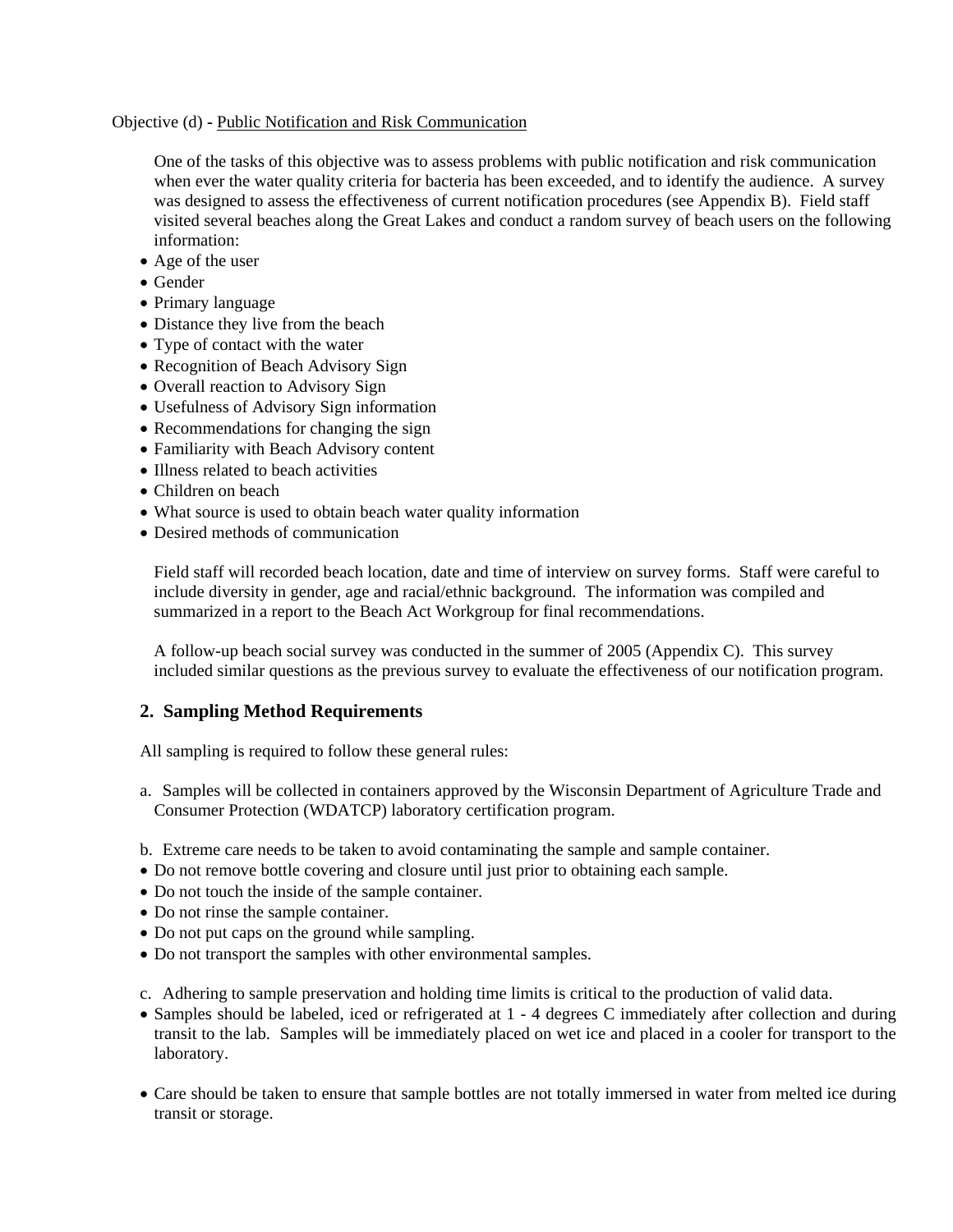- Samples should arrive in the laboratory no later than 24 hours after collection. Whenever possible samples should arrive at the lab on the day of collection, preferably before 2 p.m.
- d. The sampler will complete the laboratory data form noting time, date, and location of sample collection.
- e. Samples will be analyzed on the day of collection whenever possible and holding times may not exceed 24 hours.

#### **3. Sample Handling and Custody Requirements**

 The laboratory data form will serve as a Chain-of-Custody record for each sample collected and analyzed. In keeping with laboratory requirements (Standard Methods), all samples must be sealed, chilled, and transported from the sample point to the laboratory for analysis within twenty-four hours after sampling. Sample collectors will have exclusive custody of any sample from the time of collection until the sample is deposited with the laboratory. The laboratory will assume custody of each sample it receives and is responsible for forwarding all sample analysis results to the Project Manager within twenty-four hours to forty-eight hours of receiving the sample.

## **4. Analytical Requirements**

 All analyses shall be performed in laboratories certified by the Wisconsin Department of Agriculture and Consumer Protection for microbiological analysis of *E.coli* in water. Table 5 lists all the current EPA approved analytical methods or microbiological analysis of E. coli.

| <i>Indicator</i> | <b>Type of Analyses Performed</b>                                                                                                                                | <b>Method Number</b>                                                                                          |
|------------------|------------------------------------------------------------------------------------------------------------------------------------------------------------------|---------------------------------------------------------------------------------------------------------------|
| E. coli          | Membrane Filter Fecal Coliform Test<br>(MFFCC) with Nutrient Agar<br>Membrane Filter (MF)<br>$\Box$<br>MPN - Enzyme Substrate Test - Colilert <sup>TM</sup><br>▫ | Standard Methods 9222(D) and Standard Methods 9222(G)<br>Standard Methods 9213(B)<br>Standard Methods 9223(B) |

#### *Table 5 - EPA Approved Analytical Methods*

## **5. Quality Control Requirements**

 A number of quality control checks are required to ensure the quality of the generated data. All laboratory staff will adhere to current and generally accepted practices for safe handling, testing of samples, and chain of custody measures.

*(a) Precision*

 Precision is a measure of the degree to which two or more measurements are in agreement. Field precision is estimated through the collection and measurement of two samples at the same sampling site at approximately 10 percent of the sites. The precision of laboratory analyses is estimated by analyzing two or more aliquots of the same water sample. This data quality indicator is obtained from two duplicate samples by calculating the relative percent difference (RPD) as follows:

$$
RPD = \frac{|C_1 - C_2|}{(C_1 - C_2)/2} \cdot 100
$$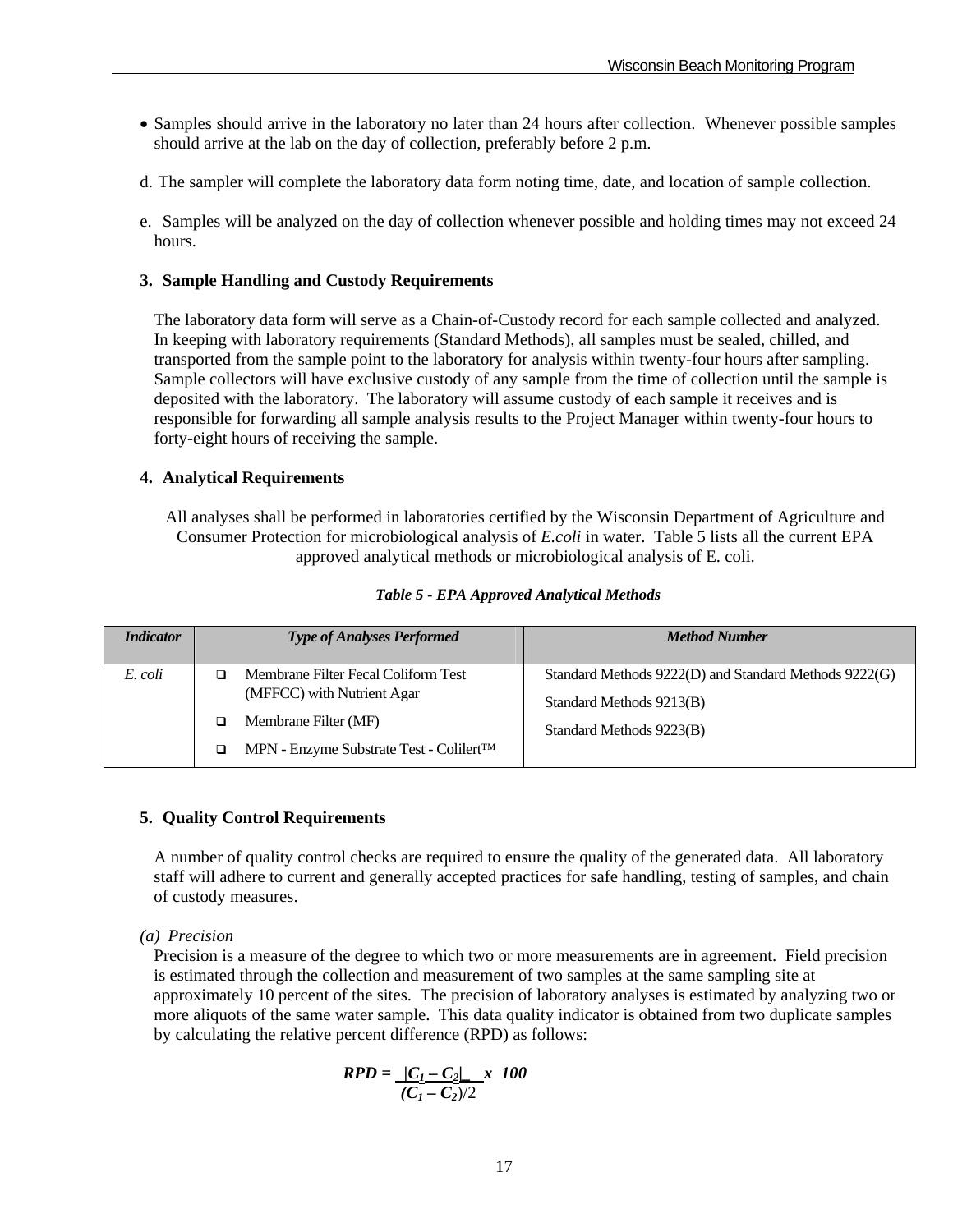Where  $C_1$  is the first of the two values and  $C_2$  is the second value. Because of the heterogeneity of populations of bacteria in surface waters, an RPD of less than or equal to 50 percent between field duplicates for microbiological analyses might be considered acceptable. When multiple replicates are analyzed, precision of the test will be expressed in terms of standard deviation and the ability to detect the target organism. Analysts should be able to duplicate bacterial colony counts on the same membrane within 5 percent and the counts of other analysts within 10 percent; otherwise, procedures should be reviewed and corrective action implemented.

#### *(b) Accuracy*

 Accuracy is determined through the use of field blanks and through the adherence to all sampling handling and holding times. Because accuracy is the measurement of the degree of agreement between and observed value and an accepted reference value or a true value, and the true values of environmental physicochemical and biological characteristic cannot be known, accuracy is assessed by the use of a surrogate. To estimate the densities of bacteria, use of samples prepared from known quantities of freeze-dried and cultured bacteria as a surrogate can result in 97.9 percent recovery of the bacteria from water samples. Based on the mTEC medium, bias was determined to be 2 percent of the true value. This information is helpful in establishing the most appropriate methods to be followed.

## *(c) Representativeness*

In the sample design, care is taken to determine if the area of sample collection is typical and representative of each area of concern.

- 1) For lengthy beaches, if bathers are relatively evenly distributed along the beach area, samples will be spaced a maximum of 500 meters apart.
- 2) For beaches where bathers are concentrated in one area, 1 sample will be taken where most of the swimmers congregate and then a sample shall be taken 15 meters on either side.

#### **6. Data Management**

Wisconsin DNR contracts with USGS to develop a database to store all pertinent information about each participating beach. The data is stored in an accessible form usable to the local decision-makers. The WEB address is www.wibeaches.us. A system of quality control checks is performed to assure that all data is accurately entered into any data storage system. All data are analyzed statistically immediately upon completion of tests so that beach advisory decisions can be made quickly. Additionally, all beach data are reported electronically in an acceptable form for reporting to USEPA. Appropriate user instructions and system documentation have been developed and made available to all staff using the database system.

## **D. ASSESSMENT/OVERSIGHT**

 The effectiveness of the monitoring program will be assessed at regular intervals through the use of technical systems audits, performance evaluations, and audits of data quality to verify that sampling and analysis are performed in accordance with the established QC procedures and that all operational aspects of the program are acceptable. This Project will identify specific assessment methods and procedures for project documentation as well as collection, preservation, and storage of water samples. The laboratory is responsible for the compliance regarding the analytical aspects of the Project.

 The QA program will include procedures for identifying and defining a problem, assigning responsibility for investigating the problem, determining the cause of the problem, assigning responsibility for implementing corrective action, and assigning responsibility for determining the effectiveness of the corrective action and verifying that the corrective action has eliminated the problems.